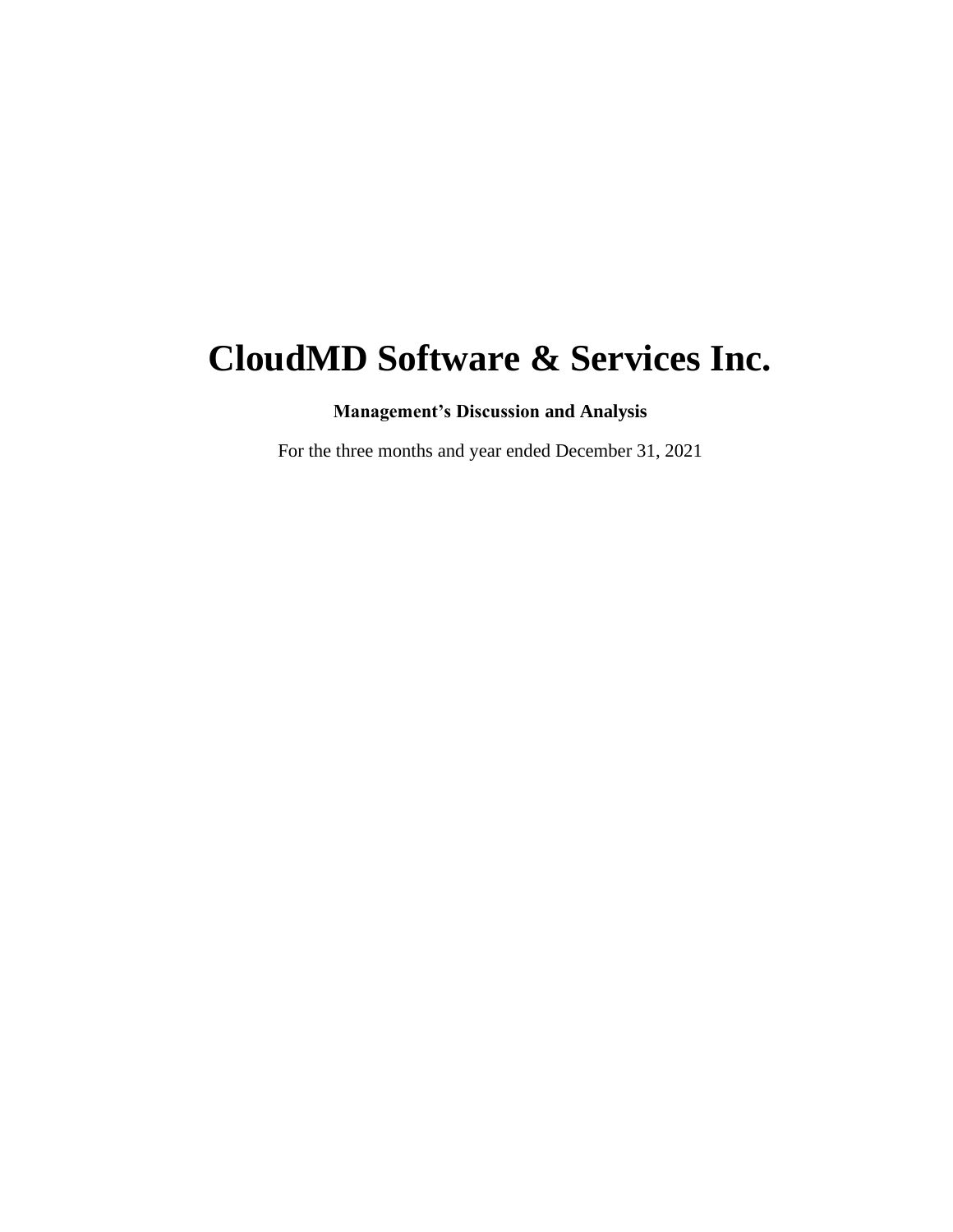CloudMD Software & Services Inc. Management's Discussion and Analysis For the three months and year ended December 31, 2021<br>(Expressed in thousands of Canadian Dollars, except number of shares and per share amounts)

### Contents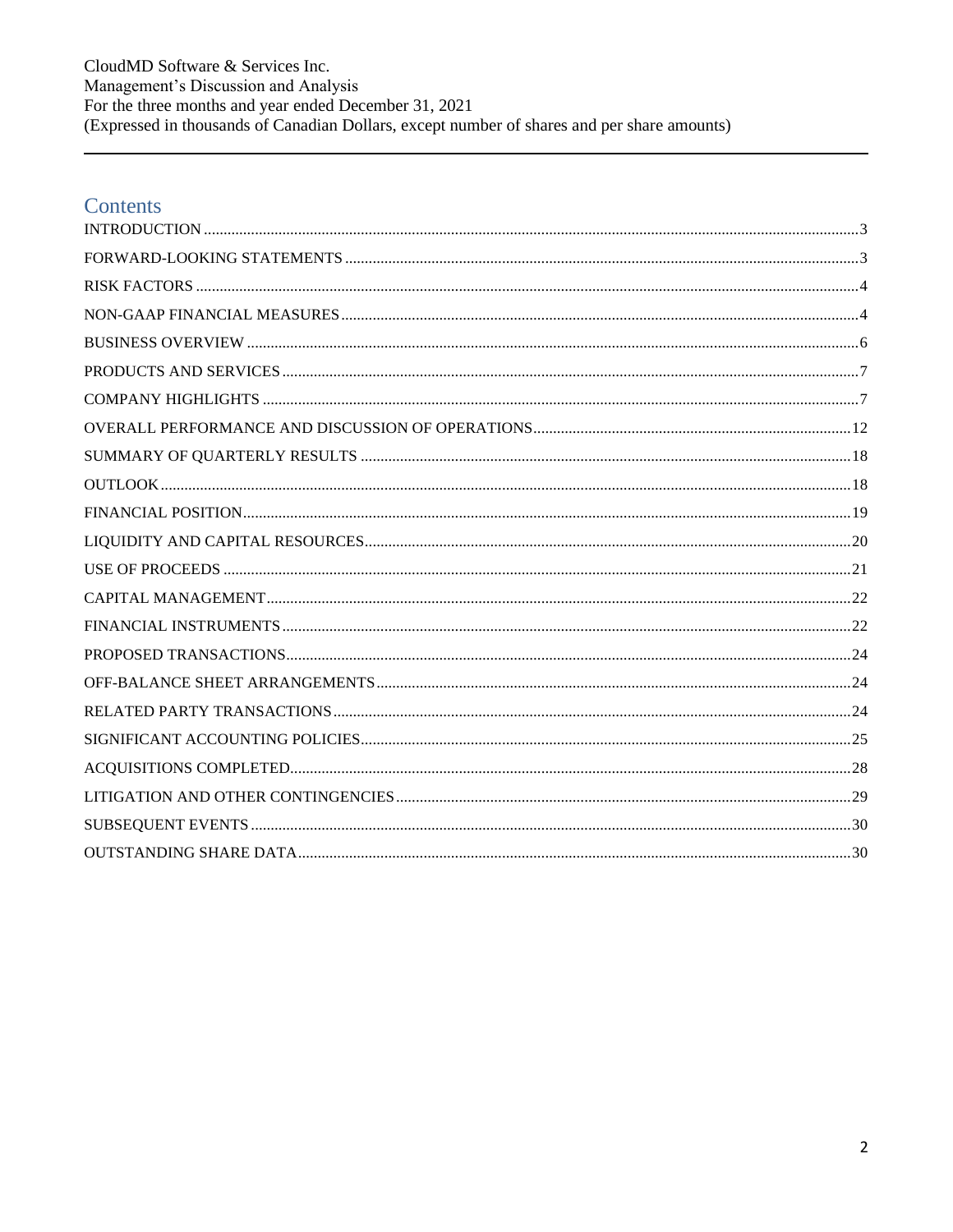### <span id="page-2-0"></span>**INTRODUCTION**

This Management's Discussion and Analysis (**"MD&A"**) for CloudMD Software & Services Inc. (**"CloudMD"** or the **"Company")** is dated and based on information available to management as of May 2, 2022. This MD&A is prepared in accordance with National Instrument 51-102F1, and should be read in conjunction with the Company's audited consolidated financial statements and accompanying notes for the year ended December 31, 2021 and 2020. These documents, along with additional information about the Company, including the Annual Information Form (**"AIF")** and short form prospectuses, are available under the Company's profile on SEDAR at [www.sedar.com.](http://www.sedar.com/)

The financial data contained in this report and audited consolidated financial statements and accompanying notes of the Company for the year ended December 31, 2021 and 2020 have been prepared in accordance with International Financial Reporting Standards as issued by the International Accounting Standards Board ("IASB") (**"IFRS"**) and are stated in Canadian dollars, unless otherwise indicated. In this MD&A, where the context so requires, references to the "Company", "CloudMD", "we", "us", "our" or similar expressions refer to CloudMD Software & Services Inc.

# <span id="page-2-1"></span>**FORWARD-LOOKING STATEMENTS**

This MD&A contains certain statements which may constitute "forward-looking information" and "forward-looking statements" within the meaning of Canadian securities law requirements (collectively, **"forward-looking statements"**). These forward-looking statements are made as of the date of this MD&A and the Company does not intend, and does not assume any obligation, to update these forward-looking statements, except as required under applicable securities legislation. In certain cases, forward-looking statements can be identified by the use of words such as "plans", "expects" or "does not expect", "is expected", "budget", "scheduled", "estimates", "forecasts", "intends", "anticipates" or "does not anticipate", or "believes" or variations of such words and phrases, or statements that certain actions, events or results "may", "could", "would", "might" or "will" be taken, occur or be achieved. Such forward-looking statements reflect management's current beliefs and are based on information currently available to management. Forward-looking statements in this MD&A include but are not limited to the following:

- the Company's goals, objectives and growth strategies;
- requirements for additional capital;
- Government regulation;
- environmental risks:
- disputes or claims;
- currency fluctuations;
- improving the patient experience, operational efficiency and overall care performance;
- the intention to be an active acquirer within the healthcare services and digital health marketplaces; and
- statements with respect to management's beliefs, plans, estimates, and intentions, and similar statements concerning anticipated future events, results, circumstances, performance or expectations that are not historical facts.

By their very nature, forward-looking statements involve known and unknown risks, uncertainties and other factors which may cause the actual results, performance or achievements of the Company to be materially different from any future results, performance or achievements expressed or implied by the forward-looking statements. Such risks and uncertainties include, but are not limited to: the actual results of current activities, conclusions or economic evaluations, changes in project parameters as plans continue to be refined, failure of plant, equipment or processes to operate as anticipated, accidents, delays in obtaining Government approvals or financing, risks relating to the integration of acquisitions and to international operations, and the possibility for changes in laws, rules, and regulations in the industry, epidemics, pandemics or other public health crises, including the current outbreak of COVID-19, and those risks mentioned in the "*Risk Factors*" section of this MD&A. While the Company has attempted to identify important factors that could cause actual actions, events or results to differ materially from those described in forward-looking statements, there may be other factors that cause actions, events or results not to be as anticipated, estimated or intended. There can be no assurance that forward-looking statements will prove to be accurate, as actual results and future events could differ materially from those anticipated in such statements. Readers are urged to consider the risks, uncertainties and assumptions carefully in evaluating the forward-looking statements and are cautioned not to place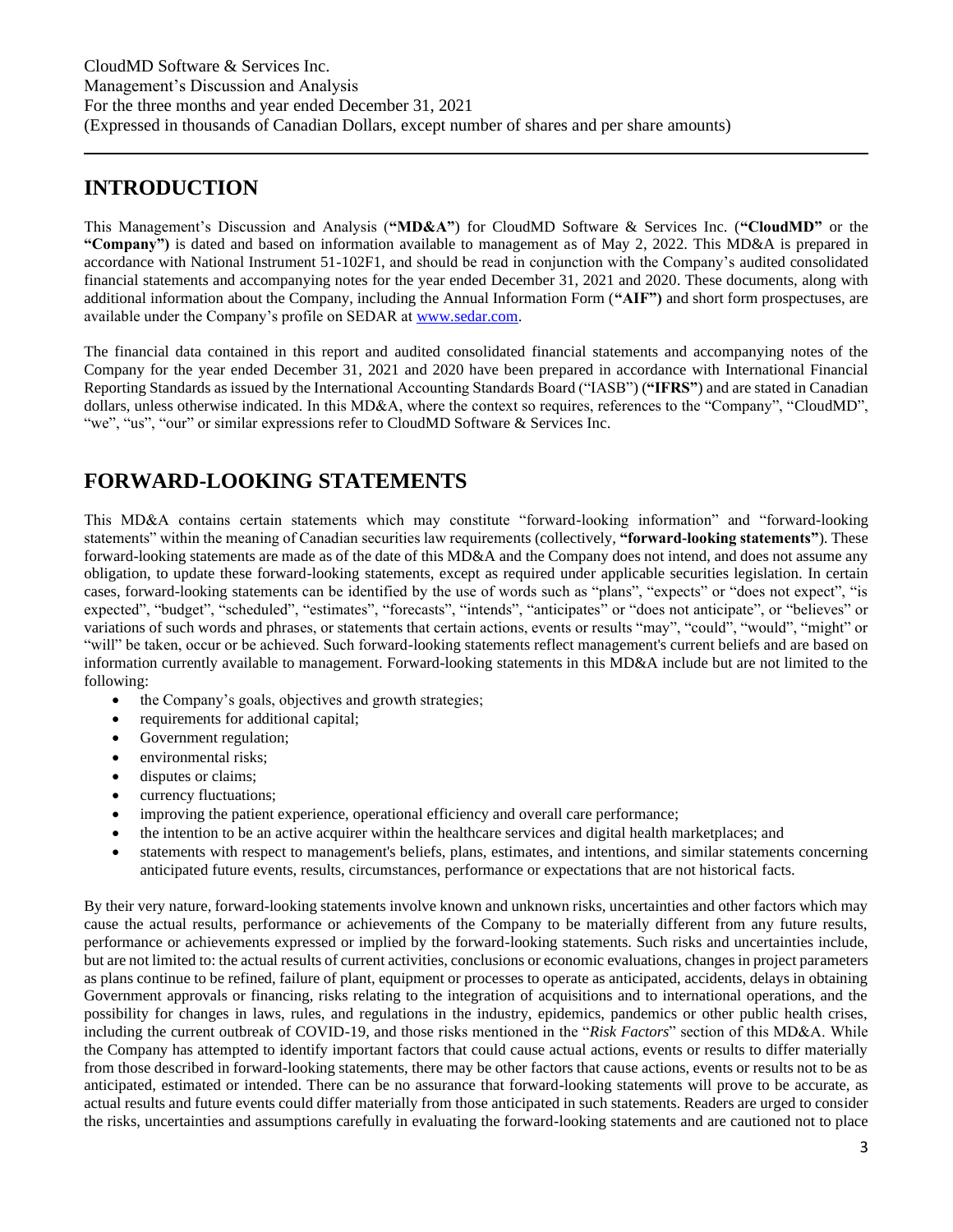undue reliance on such information. The Company is under no obligation, and expressly disclaims any intention or obligation, to update or revise any forward-looking statements, whether as a result of new information, future events or otherwise, except as expressly required by applicable securities law.

Should one or more of these risks or uncertainties materialize, or should underlying factors or assumptions prove incorrect, actual results may vary materially from those described in forward-looking statements. Material factors or assumptions involved in developing forward-looking statements include, without limitation, publicly available information from governmental sources as well as from market research and industry analysis and on assumptions based on data and knowledge of this industry which the Company believes to be reasonable.

Although the Company believes that the expectations conveyed by the forward-looking statements are reasonable based on the information available to the Company on the date hereof, no assurance can be given as to future results, approvals or achievements. Forward-looking statements contained in this MD&A and in the documents incorporated by reference herein are expressly qualified by this cautionary statement. The Company disclaims any duty to update any of the forward-looking statements after the date of this MD&A except as otherwise required by applicable law.

# <span id="page-3-0"></span>**RISK FACTORS**

Our business is subject to significant risks and uncertainties and past performance is no guarantee of future performance. Our actual results could differ materially from the results contemplated in this MD&A due to a number of important factors. The foregoing risks and uncertainties are not exhaustive and does not necessarily include all of the important factors that could cause actual results to differ materially from those expressed in any of our forward-looking statements.

The information in this MD&A should be read carefully in conjunction with the risks and uncertainties detailed in the "*Forward-Looking Statements*" section of this MD&A, in the Company's most recently filed AIF dated April 28, 2021 and short form prospectuses dated May 28, 2020, September 15, 2020, November 2, 2020 and March 2, 2021, which are available under the Company's profile on SEDAR a[t www.sedar.com.](http://www.sedar.com/) Additional risks and uncertainties, not presently known to us, may become material in the future or those risks that we currently believe to be immaterial may become material in the future. If any of the foregoing risks actually occur, alone or in combination, our business, financial condition and results of operations, as well as the market price of our common shares, could be materially adversely affected.

### **NON-GAAP FINANCIAL MEASURES**

In addition to the results reported in accordance with IFRS, the Company uses various non-GAAP financial measures, which are not recognized under IFRS, as supplemental indicators of the Company's operating performance and financial position. These non-GAAP financial measures and ratios are provided to enhance the user's understanding of the Company's historical and current financial performance and its prospects for the future. Management believes that these measures provide useful information in that they exclude amounts that are not indicative of the Company's core operating results and ongoing operations and provide a more consistent basis for comparison between quarters and years. Details of such non-GAAP financial measures and ratios, and how they are derived, are provided below as well as in conjunction with the discussion of the financial information reported.

Since non-GAAP financial measures do not have any standardized meanings prescribed by IFRS, other companies may calculate these non-IFRS measures differently, and our non-GAAP financial measures may not be comparable to similarly titled measures of other companies. Accordingly, investors are cautioned not to place undue reliance on them and are also urged to read all IFRS accounting disclosures presented in the audited consolidated financial statements and the accompanying notes for the year ended December 31, 2021 and 2020.

#### *EBITDA*

EBITDA is a non-GAAP financial measure that does not have a standard meaning and may not be comparable to a similar measure disclosed by other issuers. EBITDA referenced herein relates to earnings before interest, taxes, impairment, and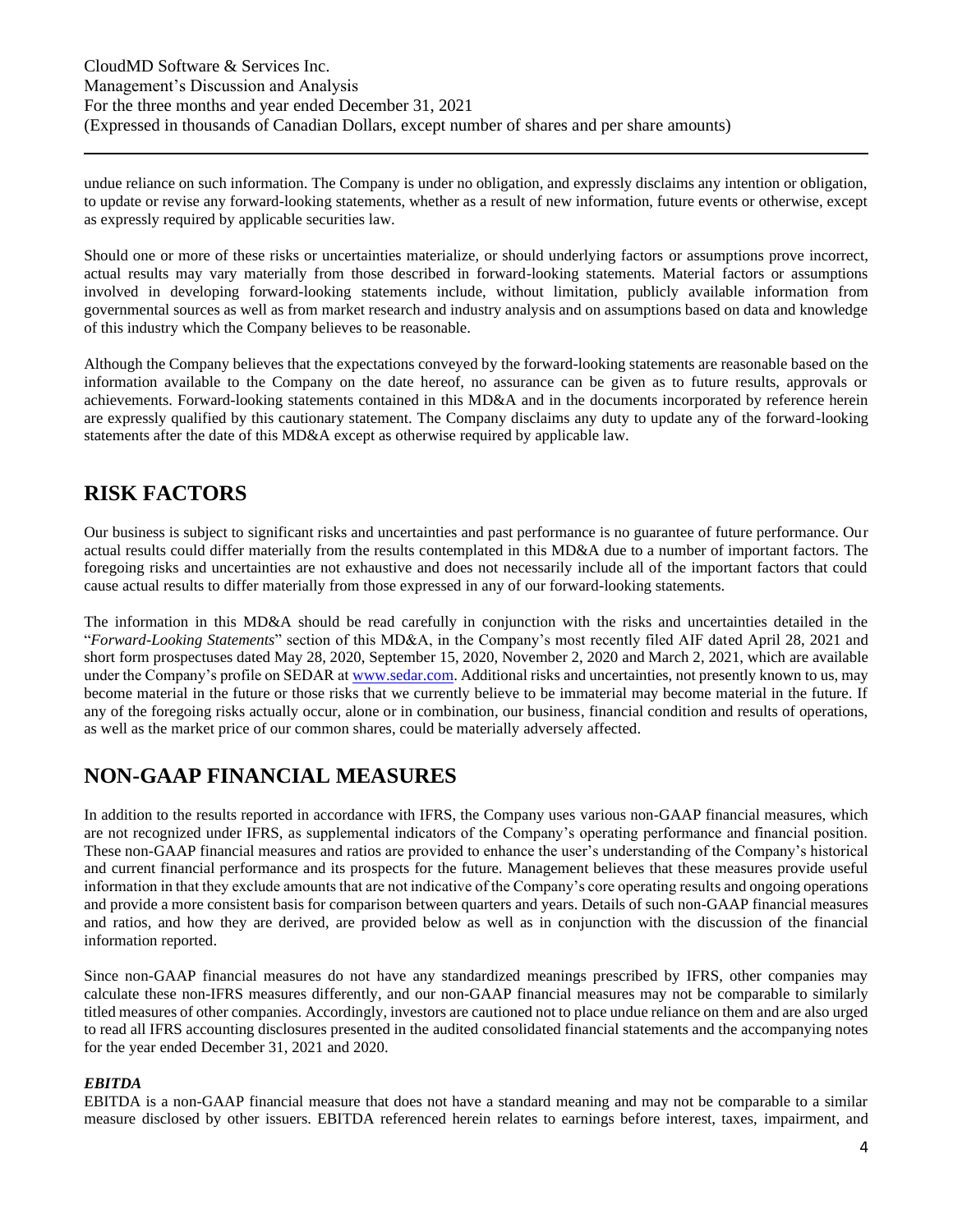depreciation and amortization. This measure does not have a comparable IFRS measure and is used by the Company to assess its capacity to generate profit from operations before taking into account management's financing decisions and costs of consuming intangible and tangible capital assets, which vary according to their vintage, technological currency, and management's estimate of their useful life.

#### *Adjusted EBITDA*

Adjusted EBITDA is a non-GAAP financial measure that does not have a standard meaning and may not be comparable to a similar measure disclosed by other issuers. Adjusted EBITDA referenced herein relates to earnings before interest; taxes; impairment; depreciation; amortization; share-based compensation; financing-related costs; acquisition-related and integration costs, net; litigation costs and loss provision; loss on sale of subsidiary; and change in fair value of contingent consideration. This measure does not have a comparable IFRS measure and is used by the Company to assess its capacity to generate profit from operations before taking into account management's financing decisions and costs of consuming intangible and tangible capital assets, which vary according to their vintage, technological currency, and management's estimate of their useful life, adjusted for factors that are unusual in nature or factors that are not indicative of the operating performance of the Company. Please refer to section on Adjusted EBITDA for the reconciliation.

#### *Gross Profit*

Gross Profit is a non-GAAP financial measure that does not have a standard meaning and may not be comparable to a similar measure disclosed by other issuers. Gross Profit referenced herein relates to revenues less cost of sales. This measure does not have a comparable IFRS measure and is used by the Company to manage and evaluate the operating performance of the business.

#### *Gross Margin*

Gross Margin is a non-GAAP financial ratio that has Gross Profit, which is a non-GAAP financial measure as a component. Gross Margin referenced herein is defined as gross profit as a percent of total revenue. This measure does not have a comparable IFRS measure and is used by the Company to manage and evaluate the operating performance of the business.

#### *Adjusted Cash Expenses*

Adjusted Cash Expenses is a non-GAAP financial measure that does not have a standard meaning and may not be comparable to a similar measure disclosed by other issuers. Adjusted Cash Expenses referenced herein is defined as expenses before depreciation of property and equipment, amortization of intangible assets, share-based compensation, financing-related costs, acquisition-related and integration costs, and litigation costs. This measure does not have a comparable IFRS measure and is used by the Company to manage and evaluate its cash expenses for ongoing business operations.

#### *Financing-Related Costs*

Financing-related costs is a non-GAAP financial measure that does not have a standard meaning and may not be comparable to a similar measure disclosed by other issuers. Financing-related costs referenced herein is defined as expenses incurred in relation to the Company's equity offerings, including its brokered private placements and short form prospectus offerings, and debt financing. This measure does not have a comparable IFRS measure and is used by the Company to manage and evaluate its cash expenses for ongoing business operations.

#### *Acquisition-Related and Integration Costs*

Acquisition-related and integration costs is a non-GAAP financial measure that does not have a standard meaning and may not be comparable to a similar measure disclosed by other issuers. Acquisition-related and integration costs referenced herein is defined as expenses incurred in relation to the Company's corporate development, business acquisition and integration activities. This measure does not have a comparable IFRS measure and is used by the Company to manage and evaluate its cash expenses for ongoing business operations.

### *Litigation Costs and Loss Provision*

Litigation costs and Loss Provision is a non-GAAP financial measure that does not have a standard meaning and may not be comparable to a similar measure disclosed by other issuers. Litigation costs referenced herein is defined as expenses incurred to attend to the ongoing litigation matters as further described in Litigation and Other Contingencies section. This measure does not have a comparable IFRS measure and is used by the Company to manage and evaluate its cash expenses for ongoing business operations.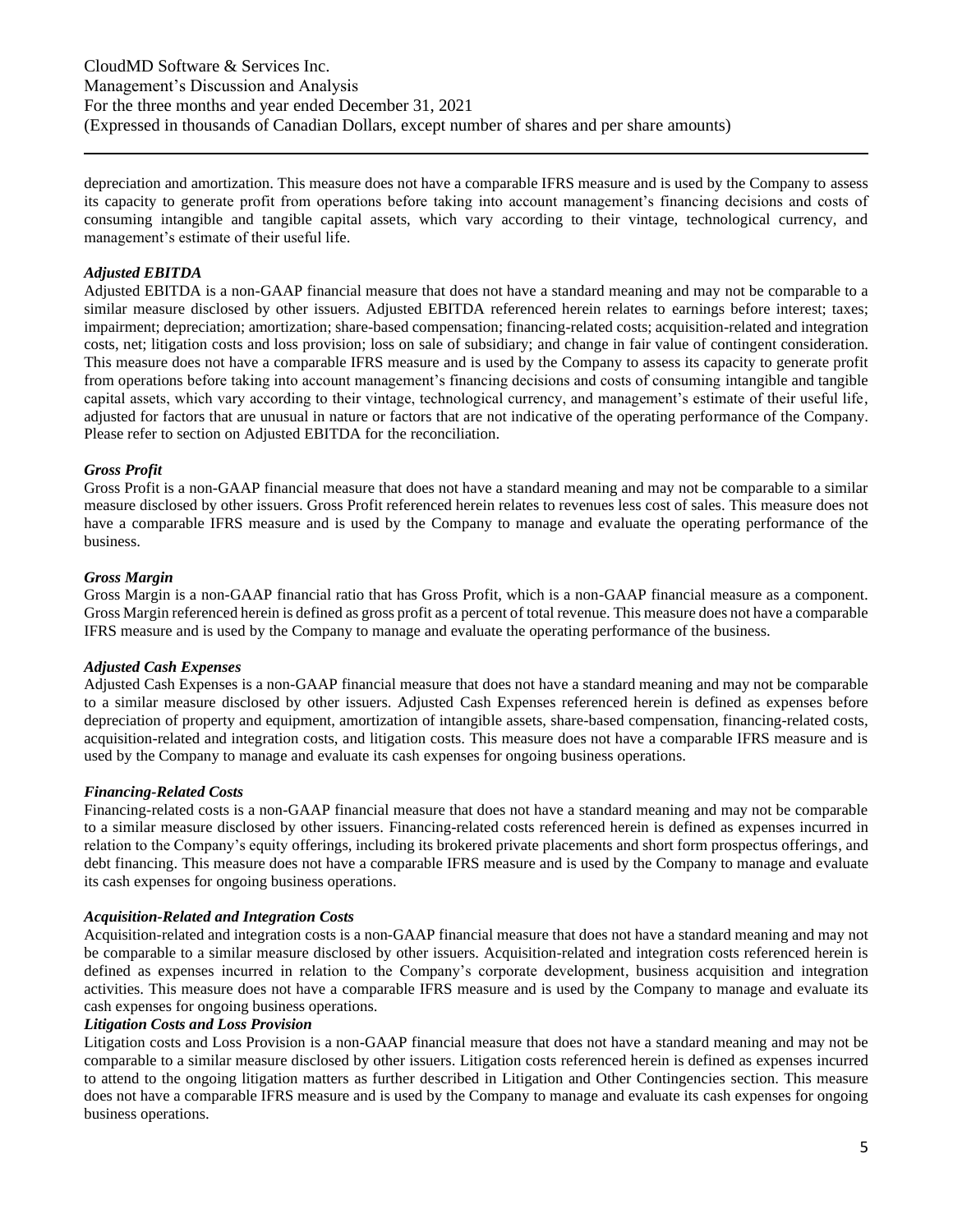#### *Working Capital and Adjusted Working Capital*

Working Capital and Adjusted Working Capital are non-GAAP financial measures that do not have a standard meaning and may not be comparable to a similar measure disclosed by other issuers. Working Capital, as referenced herein, is defined as current assets, less current liabilities. Adjusted Working Capital, as referenced herein, is defined as Working Capital excluding the contingent consideration that the company has the option of settling in shares. These measures do not have a comparable IFRS measure and are used to ensure that we have sufficient liquidity to meet our liabilities as they become due.

### **BUSINESS OVERVIEW**

CloudMD is an innovator in the delivery of healthcare services for individuals using a comprehensive personalized approach to support their mental, physical, and social issues. The Company's innovation comes from our ability to engage healthcare providers with productivity tools and personalized care plans that focus on health outcomes, supported through a connected care system that can engage and empower the individual in their care plan. The Company offers care pathways using technology as an accelerator for access to care through modalities of in-person, telephonic, e-mail and virtual. The Company is building one, centralized and connected healthcare platform that addresses all points of a patient's care, with a whole-person, patientfocused approach to delivery. This, coupled with a coordinated team-based approach, will result in better access to care and improved healthcare outcomes. Our operations are aligned between three revenue-generating divisions: Enterprise Health Solutions ("EHS"), Digital Health Services ("DHS"), and Clinic Services & Pharmacies. The capabilities in these divisions have been aligned operationally to serve the needs of our customers. This enables innovation in the delivery of service, adoption of technology, and the ability to scale the organization with continued revenue growth.

The Company's EHS division provides organizations with physical and mental health navigation and treatment through employee support services. Our innovation in care delivery is focused on one centralized platform that has care pathways built for delivery of treatment to address the health and wellness of their workforce. An example of this is our proprietary industryfirst mental health coaching platform that was piloted with Sun Life in 2021 and is now being rolled out and offered across plans throughout 2022. This solution is the first of its kind to provide assessment, care plans and coaching to support people on their mental health journey. This platform created high engagement and outcomes that earned us the ability to promote the service to Sun Life clients due to our predictive analytics and personalized mental health tools and resources. The EHS division's purpose is to help organizations and individuals thrive. The organization delivers healthcare services to those who are at work, unable to work and returning to work. The full spectrum of care focuses on triage and assessment, with treatment plans designed to provide the right treatment, at the right cost, with the right group benefit plan. Currently, corporations, insurers and advisors have siloed health programs that are costly and ineffective in providing a holistic care plan focused on ease of access, individual needs, and recovery. The Company offers a unique care model that uses technology to connect the individual to a comprehensive healthcare plan that covers mental, physical, and social issues. The Company believes this centralized technology-enabled platform dramatically changes the landscape where employers can now offer one solution that addresses the comprehensive healthcare needs of their workforce and eliminates the need for multiple vendors. Through several strategic, proven acquisitions, the Company believes it is now positioned as a leading provider of holistic comprehensive healthcare for enterprise clients. The combination of these solutions provides one centralized ecosystem focusing on longitudinal care while intending to increase user satisfaction, reduce healthcare costs, decrease wait times, and provide better return to work outcomes.

On January 14, 2022 the Company completed the acquisition of MindBeacon Holdings Inc. ("**MindBeacon**"). MindBeacon is a leading digital mental healthcare platform that provides a continuum of care, focusing on iCBT, which is a highly effective therapy provided through a computer or a mobile device. iCBT has become a fast-growing intervention channel compared to conventional in-person psychotherapy. MindBeacon's platform provides a cost-effective, stigma-reducing avenue to deliver mental health therapy that complements CloudMD's holistic, integrated offering. MindBeacon has established relationships across a broad spectrum of B2C and B2B distribution channels, including healthcare providers, employers and governments. MindBeacon delivers positive outcomes, with 82% of iCBT clients reporting improvements in their mental health, and 67% reporting clinically significant improvements.

The addition of MindBeacon to CloudMD is expected to be immediately synergistic for a number of key reasons: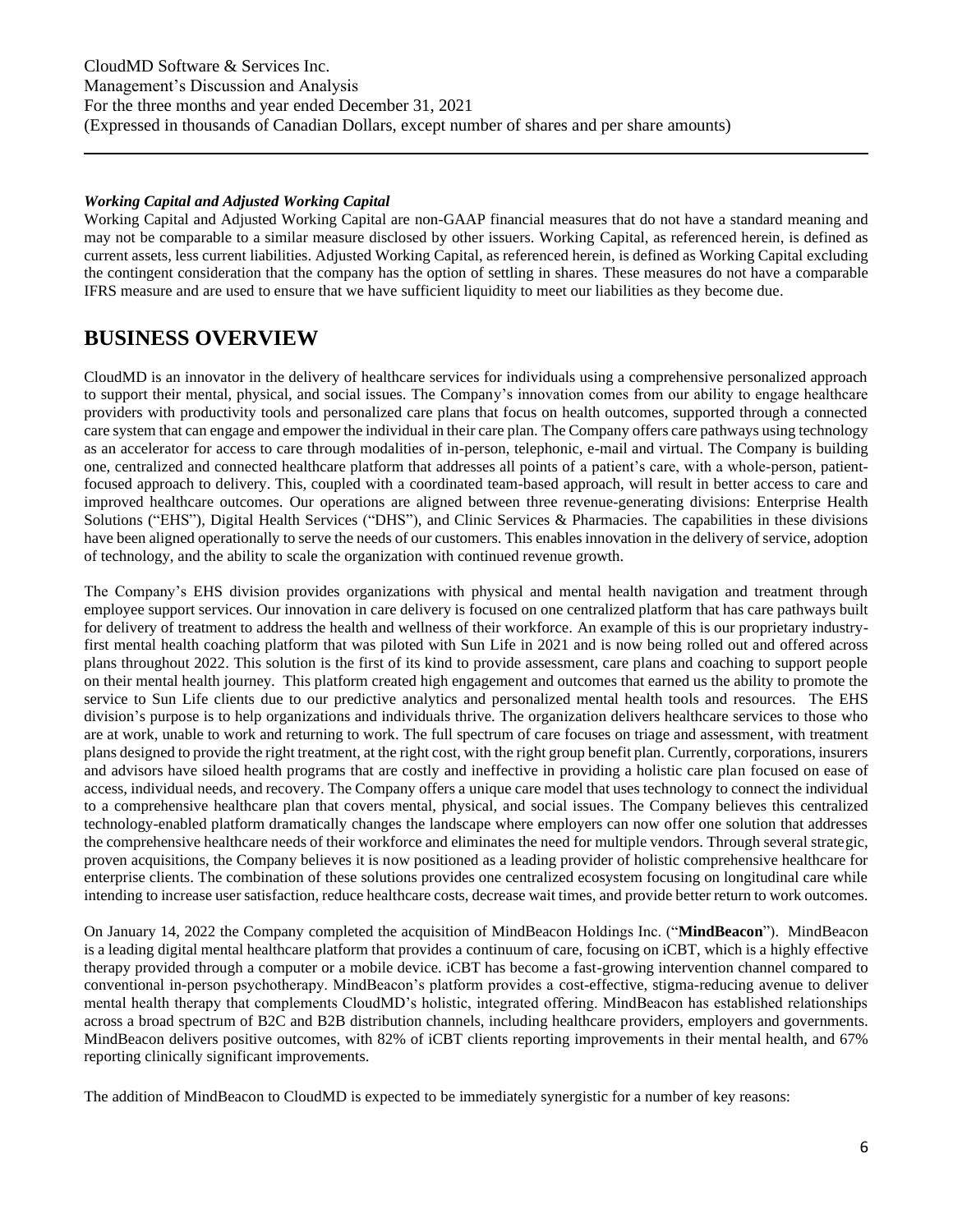- MindBeacon's mental health services will be integrated into CloudMD's comprehensive integrated health services offering, which will increase the reach and expand the breadth of interactive technologies and tool sets within behavioural health to support clients with longitudinal multi-dimensional care.
- Our digital health platform is expected to be one of North America's leading fully-integrated health offerings, with a clinically-validated, broad continuum of care to address mild, moderate, acute and chronic mental and physical care.
- Significant cross-selling opportunities exist in our EHS division through a combined network of 5,500 corporate clients.
- The Company will have increased scale and presence in the US through Harmony Healthcare ("Harmony") which provides a full spectrum of mental health and addiction treatment in the State of Nevada. Harmony's services include Employee Assistance Programs, individual and group therapy, medication management, substance abuse programs, crisis management and inpatient, utilization review and utilization management services. Harmony has built a strong reputation for concierge level service with its commercial, labour and trust clientele.

MindBeacon was in the investment stage of its growth cycle and was incurring substantial expenditures to support planned growth and to build out its product service offerings. Due to our previous investment in mental health services, we have a number of overlapping cost structures with MindBeacon. We have been focused on integration to ensure that we have the most efficient cost structure possible. Since the time of acquisition, we have been focused on streamlining and consolidating key operational functions across our organization including clinical operations, Finance, IT, Human Resources, Marketing and Sales and leveraging industry leading talent to drive innovation, retention and capitalize on human capital. The company has eliminated \$7.5 million of annualized run-rate costs from its business since the time of acquisition closing in January 2022.

In the Company's DHS division, it offers healthcare providers with productivity technology solutions to medical clinics (including CloudMD-owned clinics) across North America and has developed proprietary technology that delivers quality healthcare through the combination of connected primary care clinics, telemedicine and an artificial intelligence-enabled patient portal. The Company currently services a combined ecosystem of over 5,700 clinicians, 1,800+ mental health practitioners, 1,600+ allied health professionals, 1,400+ doctors and nurses and covers 12 million individual lives across North America. The Company's patient-centric approach has been well received and the Company will continue to look for ways to improve healthcare access by leveraging its technology to ensure we deliver on the Company's value proposition of innovation in the delivery of healthcare.

# **PRODUCTS AND SERVICES**

The Company categorizes its revenues under three divisions: (1) Enterprise Health Solutions; (2) Digital Health Services and (3) Clinic Services & Pharmacies.

### **Enterprise Health Solutions**

Enterprise Health Solutions' revenue is generated through two pricing models:

- Subscription-based pricing using a price per member per month with an average contractual term of 3 years; and,
- Per-case billing model at an agreed upon rate for services that are used in disability management, occupational health, and other employer services.

The foundation of the Enterprise Health Solutions division is delivering programs that address mental, physical, and social issues experienced by employees and their family members. These programs can be available on a stand-alone basis or through a comprehensive, digitally connected platform for corporations, insurers, and advisors to better manage the health and wellness of their employees and customers.

Through several strategic acquisitions, CloudMD is now positioned as a leading provider to the employer healthcare market with our unique comprehensive ability to offer services that address the rising benefit costs of organizations. CloudMD's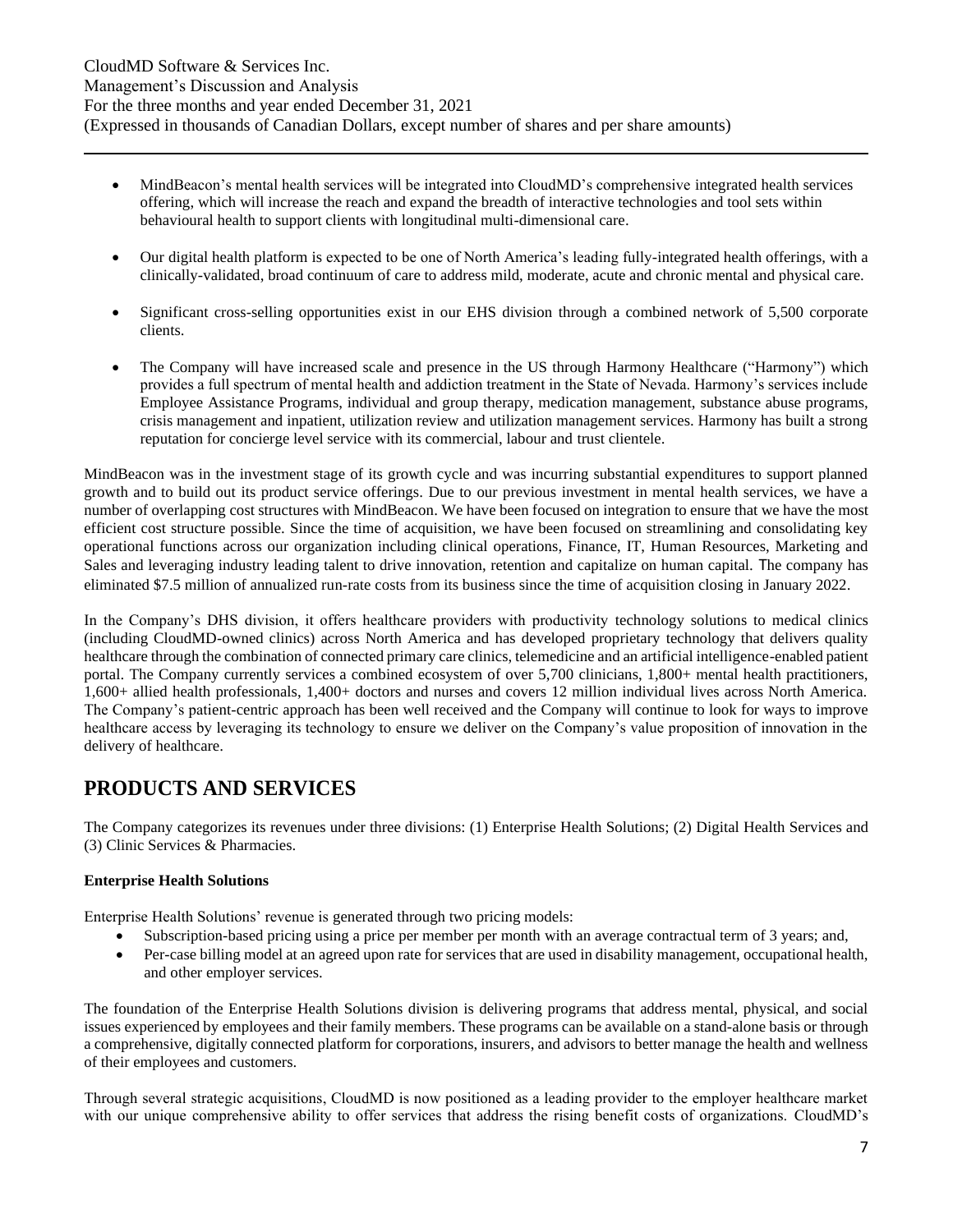proprietary Integrated Health Services Platform addresses all points of a patient's care including triage, assessment and navigation which reduce healthcare costs, decrease wait times, and provide better return to work outcomes. CloudMD's teambased, whole-person approach to healthcare aims to engage patients and clients, and empower doctors and mental health practitioners, while leveraging technology to connect the entire health ecosystem and provide longitudinal care. CloudMD's capabilities include:

#### *Mental Health Support Solutions (EFAP /Mental Health Coaching)*

CloudMD's leading Mental Health Support Solutions ("**MHSS**") uses our proprietary digital platform to provide triage, assessment and case management of mental wellbeing and mental health disorders. Our nurse navigation-led solution includes personalized care plans, access to online educational resources, healthcare system navigation, and comprehensive case management to support an individual's emotional, physical, and mental wellbeing toward improved outcomes and effective return to function. Our MHSS focus is on a multi-modality support model to drive individual choice on the appropriate care pathways for their situation that includes in-person, telephonic or virtual support solutions. It is effective across the healthcare continuum and includes services that address crisis, episodic, short-term, long term, chronic and specialized services such as trauma, substance use and addictions. We are integrating the recently acquired MindBeacon iCBT capabilities into our MHSS offerings to further differentiate CloudMD as a leader in Mental Health.

#### *Healthcare Navigation Complex Cases*

The cornerstone of our Enterprise Health Solutions division is our healthcare navigators who become advocators and advisors as individuals access treatment for return to function. The nurse navigators provide knowledge and clinical expertise and utilize relationships with over 55,000 physician specialists and therapists to manage complex disability and healthcare situations. The solutions are utilized by a wide range of customers including employers, individuals, disability case managers, life and health insurers, and property and casualty insurers. Proven results include a 20% reduction in benefit and disability costs, 6-month reduction in disability duration (on average), access to treatment 220 days sooner (on average), improved employee satisfaction (reported by 75% of clients) and 420% return on investment or greater in payroll savings due to reduced illness-related absences.

#### *Rehabilitation and Assessments*

Employers, insurance companies and lawyers rely on our national integrated network of medical practitioners across Canada who perform independent medical assessments, return to work support, functional capacity evaluations, rehabilitation support, job demand analysis, etc. These services are delivered virtually, on-demand and on-site. Our network of 2,000 specialists support individuals in understanding mental and physical health issues with a focus on return to function. Through our Oncidium acquisition, we acquired a new software platform, iAssess, that enables workflow management, practitioner engagement and margin expansion in the delivery of services. This proprietary platform will be used in EHS health network management over time.

#### *Absence Management and Occupational Health*

Through the acquisition of Oncidium, CloudMD is one of Canada's leading health management companies with clients from several of Canada's Fortune 500 companies. Our services focus on reducing occupational absences by delivering solutions that improve the health and wellness of employees. Services include solutions that support absentee management, short-term and long-term disability, workers' compensation claims management, mental health assessment and evaluation services that focus on prevention, accommodation, and recovery. Our services are delivered virtually, on-demand and on-site through our network of over 1,000 healthcare professionals, assessors, and medical centers nationally.

#### **Digital Health Services**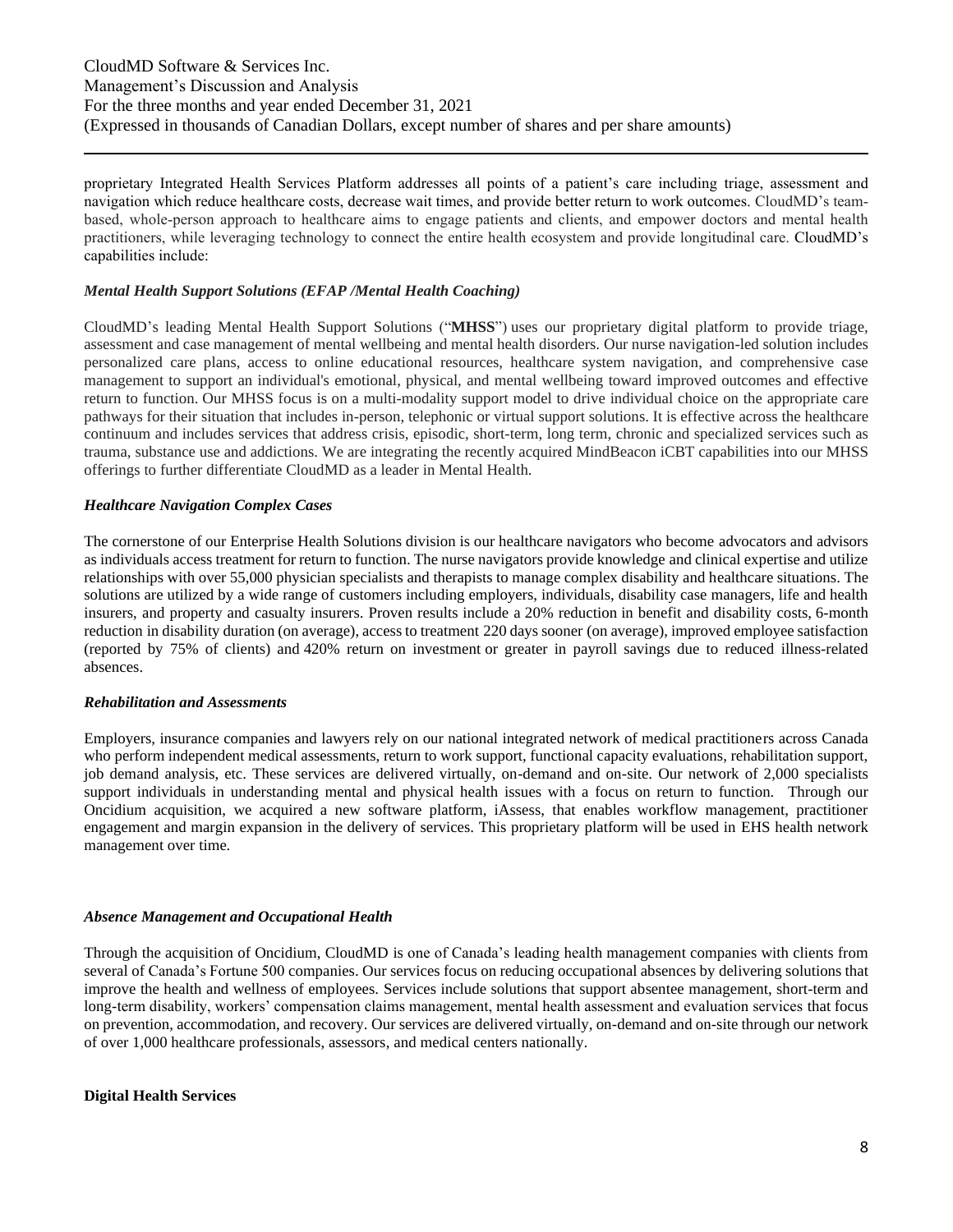Digital Health Services are primarily offered on a subscription or license-to-use basis. The solutions are sold to companies, insurers, clinics and pharmacies (including those owned by CloudMD) who use our technology to create connectivity, and improve the healthcare practitioner, client and user experience while creating efficiencies in administration. The products are scalable and adaptable and used within CloudMD for service delivery and offered directly to customers.

The following describes the solutions available to healthcare practitioners:

#### *ClinicAid, Juno EMR and Benchmark Systems*

CloudMD's billing and electronic medical records (**"EMR"**) solutions are offered across North America to over 500 clinics and almost 4,000 licensed practitioners. ClinicAid and Benchmark Systems offer billing solutions that increase productivity and efficiency. Our integrated EMR software solutions increase efficiencies for primary care providers, specialists and allied health professionals.

#### *MyHealthAccess*

CloudMD's patient portal enables online appointment booking and virtual care visits. The platform works with our EMR to provide healthcare providers and primary care clinics with a user-friendly application. The user experience allows patients to book appointments real time, 24/7, and message clinical staff.

The following solutions are marketed to Governments, hospitals, and organizations interested in using technology as a binary way of creating engagement and connected care through a unified platform. The solutions can be used to follow care pathways, monitor individuals, create engagement through education, and connect to specific healthcare services through a unified platform. Our EHS division uses this technology to connect individuals to healthcare solutions and in our Clinic Services and Pharmacies division we use this technology to improve the care experience.

#### *Health and Wellness Platform*

CloudMD's patented Real Time Intervention and Prevention Platform ("RTIP") allows us to solve for interoperability with speed, consistency, and security. RTIP is designed to enable an automated real time inquiry of disparate data sources across multiple domains, identify indicators and compute risk scores so that the appropriate personnel can be alerted when the risk level for at-risk individuals is above a pre-determined level signalling intervention may be required. CloudMD also licenses this software to companies who are looking to create connected platform experiences and/or are experiencing challenges uniting disparate data sources. RTIP use cases have permeated sectors beyond healthcare including Government organizations in the US that have purchased the platform on a subscription basis to provide an affordable and scalable mechanism for opioid detection and substance use services.

#### *Education*

CloudMD has an award-winning iMD platform providing peer-reviewed educational resources, that are trusted and used by healthcare professionals to provide factual, medical information that promotes positive patient behaviour in health sectors. This platform is used by our clinics and pharmacies and is integrated into CloudMD commercial offerings sold to third party payors in the EHS division. The intuitive platform provides a robust digital library and consultative visual component which is available on any digital device. The platform can be accessed by over 7.5 million patients and is currently being used by over 15,000 healthcare professionals and other users including: 4,600 doctors, 2,000 pharmacies, 280 hospitals, and 250 specialty clinics. In addition, it has partnerships with over 48 global pharmaceuticals companies, 30 digital healthcare integration providers, Health Canada and over 100 healthcare associations in North America. The robust medical library already has over 110,000 patient-friendly images, brochures and videos covering 6,000 health conditions, including the Mayo Clinic medical library.

#### *Vision Care*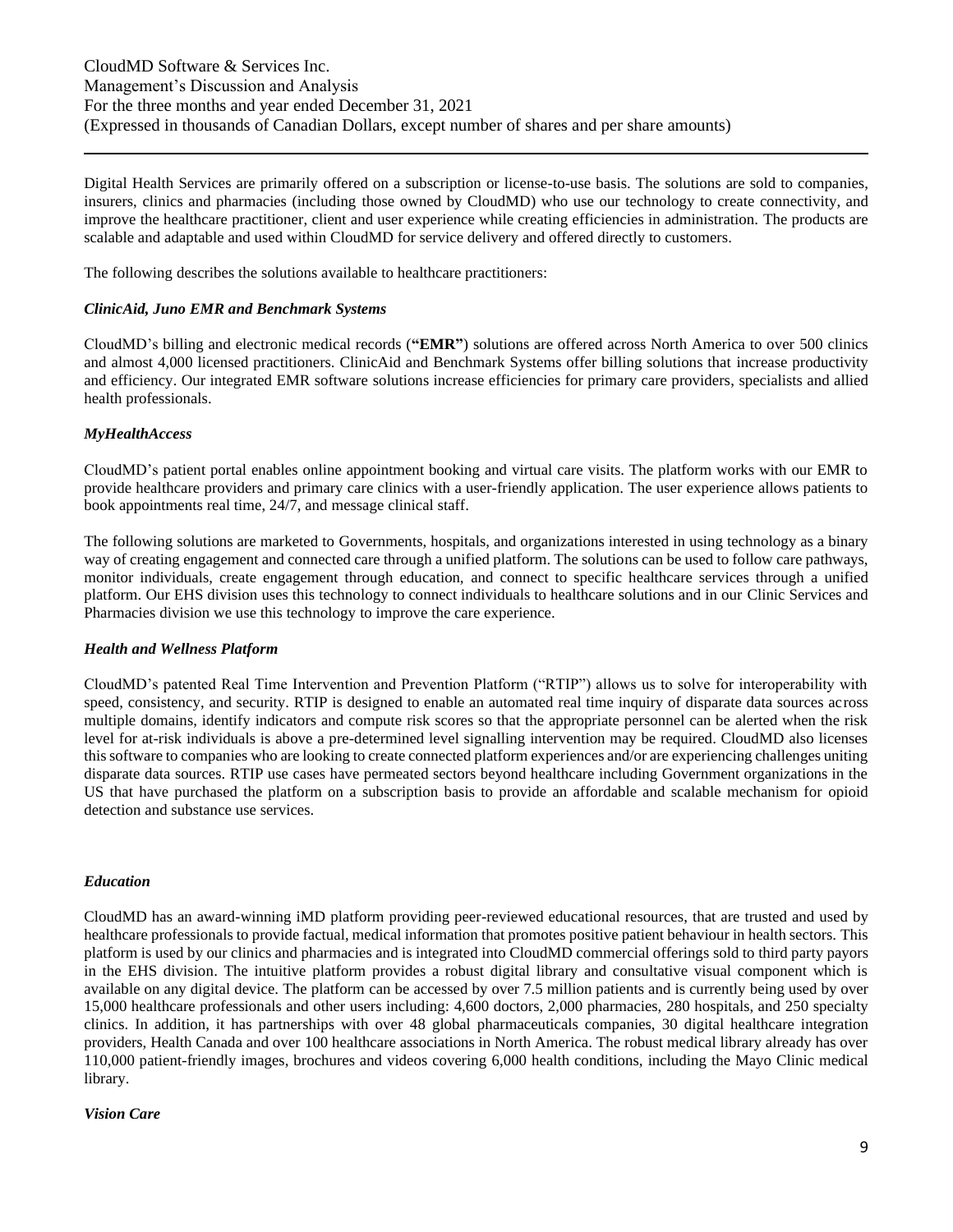VisionPros is an online vision care platform, providing contact lenses to customers across North America. VisionPros offers customers all the leading brands of contact lenses. This business has a large consumer client base and has an efficient customer acquisition strategy. Enterprise Health Solutions uses this technology to support insurers and organizations in the delivery of contact lenses for employees.

#### **Clinic Services & Pharmacies**

CloudMD operates a series of hybrid medical and rehabilitation clinics located in British Columbia and Ontario, which include telemedicine services. The Company is focused on providing healthcare services, within the context of publicly accessible healthcare services that are reimbursed by the applicable health authorities. To the extent there are services rendered by the Company that are not eligible for reimbursement, such services are charged directly to patients and/or third parties.

### *Medical Clinics*

CloudMD operates a network of inter-connected, high-tech medical clinics in British Columbia and Ontario. The medical clinics provide full-service family practice and patient care on-site, and also provide telemedicine service. CloudMD's clinic network includes over 100 medical practitioners and services over 500,000 patients directly.

#### *Pharmacies / CloudMD on Demand*

CloudMD operates two pharmacies based in the Greater Vancouver Region in British Columbia. The pharmacies' primary source of revenue is the retailing of prescription drugs, over-the-counter drugs, and other front-of-store items. In addition to product retailing, the pharmacies provide clinical services such as medication reviews and compounding.

We have partnered with pharmacy chains in specific geographical regions in Canada to provide on-demand virtual care kiosks in pharmacy consultation rooms which allows customers to see a licensed doctor for prescription refills and to diagnose nonemergency conditions, such as colds and flu, skin conditions, urinary tract infection, dizziness, fever and headache. The Company also offers on-demand telemedicine links through CloudMD on Demand which can be white-labeled into any website or e-commerce platform providing direct access to a doctor.

### *Patient Support Programs*

CloudMD offers patient support programs that provide navigation and support for holistic disease management and clinical treatment outcomes for complex health issues. Our pharmaceutical logistic services include drug distribution, patient navigation assistance, a preferred pharmacy network of over 500 pharmacies and real-time universal disease management software. In the second quarter of 2021, the Company acquired the Rxi Group of Companies, obtaining the capability to offer patient support programs for those with specialty high-cost drugs. Using technology, we can create engagement, monitor a patient, and distribute drugs through a seamless experience.

# **COMPANY HIGHLIGHTS**

The Company has the following highlights since the start of the fourth quarter of 2021:

- On November 9, 20221, the Company announced the election of Duncan Hannay and Karen Adams to the Board of Directors of CloudMD.
- On November 29, 2021, the Company announced a partnership with Sun Life to expand Mental Health Coach to all Group Benefit Clients. Select Sun Life Group Benefits Clients will be able to access the Mental Health Coach service as part of their integrated benefits offering. The service will be rolled out and offered across plans throughout 2022.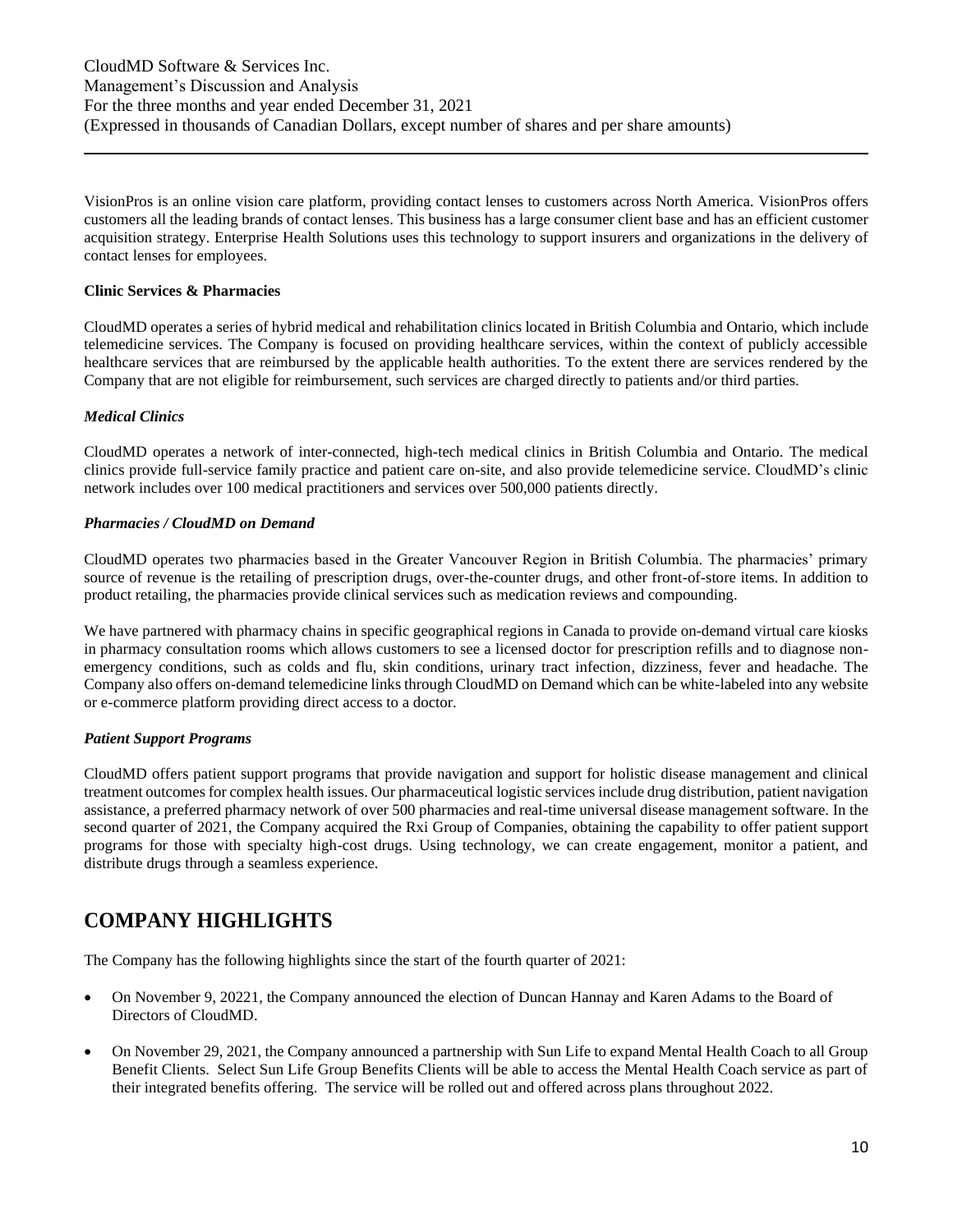- On December 6, 2021, the Company graduated to the OTCQX, an over-the-counter market, and began trading under the symbol DOCRF.
- On January 14, 2022, the Company announced the closing of the MindBeacon acquisition creating one of North America's most comprehensive integrated health offerings.
- On March 3, 2022, the Company announced its new Public Sector division. Operating within EHS, this division will focus on the investments being made in navigation of healthcare, an important part of our organic growth strategy across North America. In addition, this division will manage recently acquired customer contracts awarded from various state, local, and public sector organizations across North America.
- On March 31, 2022, the Company announced its cost optimization and operational integration activities. In a desire to simplify operations and improve execution, the Company eliminated \$7.5 million of annualized run-rate costs from its business. This is aligned with the Company's focus on driving sustainable profitability.
- In Q1 2022, CloudMD announced Daniel Lee resigned as CFO and Sean Carr was appointed as Interim CFO. Subsequently, the Company announced Dr. Essam Hamza was resigning effective May 2, 2022, and Karen Adams would be appointed interim CEO. The Board has initiated a process to identify the permanent CEO and CFO.
- On May 2, 2022, the Company announced that Gaston Tano had been appointed to the Board of Directors.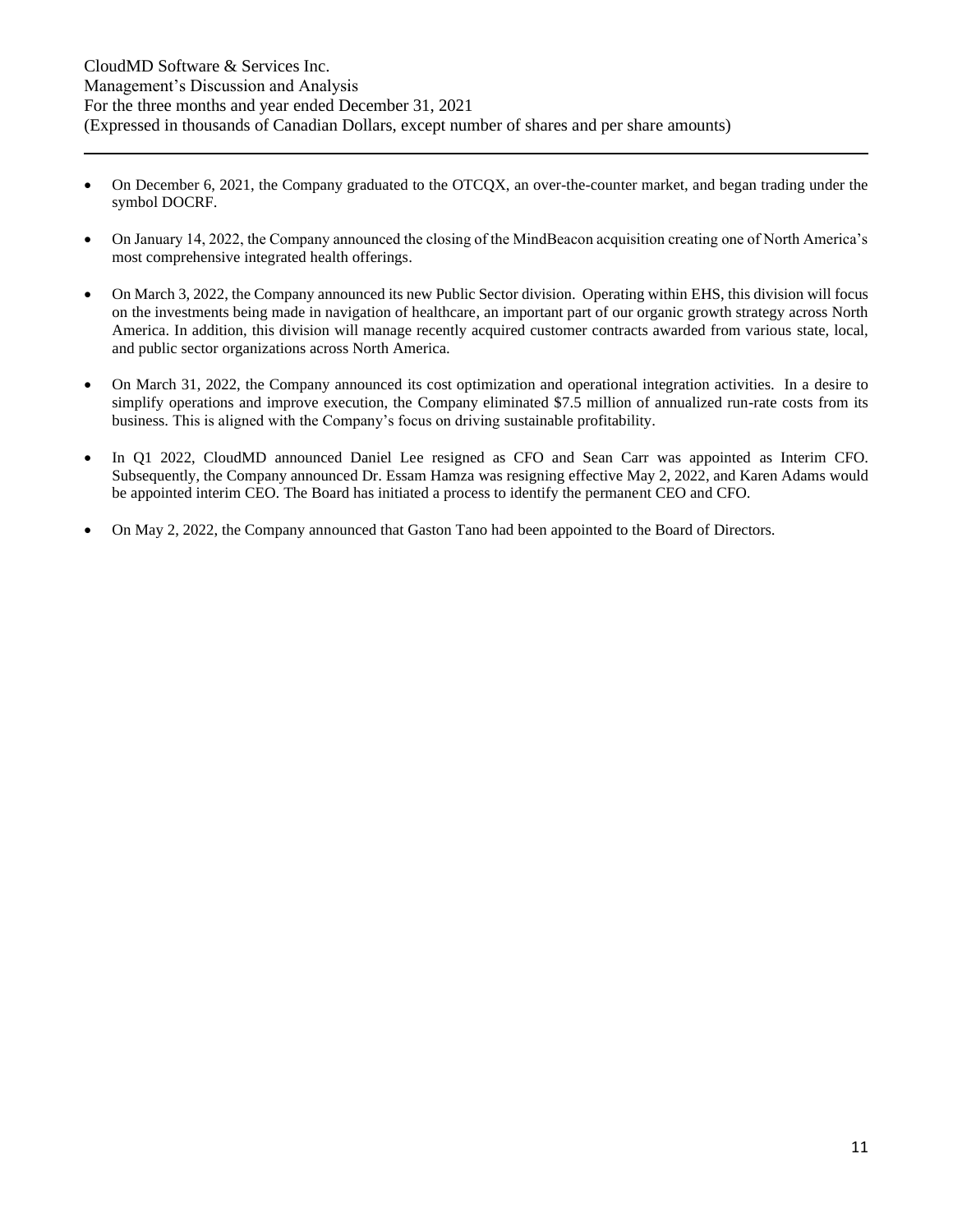# **OVERALL PERFORMANCE AND DISCUSSION OF OPERATIONS**

|                                                              | Three months ended  |               |              | Year ended |               |                    |           |  |
|--------------------------------------------------------------|---------------------|---------------|--------------|------------|---------------|--------------------|-----------|--|
| <b>Selected Financial Information</b>                        | December 31,        |               |              |            | December 31,  |                    |           |  |
|                                                              | 2021                |               | 2020         |            | 2021          |                    | 2020      |  |
|                                                              | (unaudited)         |               | (unaudited)  |            | (audited)     |                    | (audited) |  |
| Revenue                                                      | \$<br>38,735        | \$            | 5,811        | \$         | 102,331 \$    |                    | 15,016    |  |
| Cost of sales                                                | 27,130              |               | 3,464        |            | 68,282        |                    | 9,256     |  |
| Gross profit <sup>(1)</sup>                                  | \$<br>11,605        | $\mathcal{S}$ | 2,347        | \$         | 34,049        | $\mathbf{\hat{S}}$ | 5,760     |  |
| Gross profit %                                               | 30.0%               |               | 40.4%        |            | 33.3%         |                    | 38.4%     |  |
| <b>Indirect Expenses</b>                                     |                     |               |              |            |               |                    |           |  |
| Sales and marketing                                          | 2,072               |               | 1,119        |            | 7,525         |                    | 3,404     |  |
| Research and development                                     | 34                  |               | 690          |            | 2,955         |                    | 1,844     |  |
| General and administrative                                   | 9,023               |               | 2,337        |            | 24,930        |                    | 5,797     |  |
| Share-based compensation                                     | 647                 |               | 2,134        |            | 5,223         |                    | 3,642     |  |
| Depreciation and amortization                                | 4,710               |               | 533          |            | 7,311         |                    | 1,206     |  |
| Financing-related costs <sup>(1)</sup>                       | (12)                |               | 573          |            | 859           |                    | 1,078     |  |
| Acquisition related and integration costs <sup>(1)</sup>     | 3,438               |               | 783          |            | 8,912         |                    | 1,227     |  |
| Loss before undernoted                                       | \$<br>$(8,307)$ \$  |               | (5,822)      | \$         | $(23,666)$ \$ |                    | (12, 438) |  |
| Other income                                                 | 84                  |               | 129          |            | 444           |                    | 345       |  |
| Change in fair value of contingent consideration             | 505                 |               | 140          |            | 1,471         |                    | (108)     |  |
| Contingent liability expense                                 |                     |               | (950)        |            |               |                    | (1,350)   |  |
| Finance costs                                                | (115)               |               | (66)         |            | (1,089)       |                    | (256)     |  |
| Impairment                                                   | (6,878)             |               |              |            | (6,878)       |                    |           |  |
| Loss on sale of subsidiary                                   | (451)               |               |              |            | (451)         |                    | ÷,        |  |
| Deferred tax expense                                         | 1,086               |               | 1,628        |            | 784           |                    | 371       |  |
| Income taxes expense                                         | (1,055)             |               | (104)        |            | (1, 353)      |                    | (123)     |  |
| Net Loss                                                     | \$<br>$(15,131)$ \$ |               | $(5,045)$ \$ |            | $(30,738)$ \$ |                    | (13, 559) |  |
| Exchange differences on translation of foreign operations    | 37                  |               | (2)          |            | (35)          |                    | (192)     |  |
| Non-controlling interest                                     | 27                  |               | (10)         |            | 12            |                    | (10)      |  |
| Net comprehensive loss attributable to equity holders of the | \$<br>$(15,067)$ \$ |               | $(5,057)$ \$ |            | $(30,761)$ \$ |                    | (13,761)  |  |
| Company                                                      |                     |               |              |            |               |                    |           |  |
| Add:                                                         |                     |               |              |            |               |                    |           |  |
| Depreciation and amortization                                | 4,710               |               | 533          |            | 7,311         |                    | 1,206     |  |
| Finance costs                                                | 115                 |               | 66           |            | 1,089         |                    | 256       |  |
| Impairment                                                   | 6,878               |               |              |            | 6,878         |                    |           |  |
| Deferred tax expense                                         | (1,086)             |               | (1,628)      |            | (784)         |                    | (371)     |  |
| Income taxes expense                                         | 1,055               |               | 104          |            | 1,353         |                    | 123       |  |
| EBITDA <sup>(1)</sup>                                        | \$<br>$(3,395)$ \$  |               | $(5,982)$ \$ |            | $(14,914)$ \$ |                    | (12, 547) |  |
| Share-based compensation                                     | 647                 |               | 2,134        |            | 5,223         |                    | 3,642     |  |
| Financing-related costs                                      | (12)                |               | 573          |            | 859           |                    | 1,078     |  |
| Acquisition related and integration costs <sup>(1)</sup>     | 3,438               |               | 783          |            | 8,912         |                    | 1,227     |  |
| Litigation costs and loss provision <sup>(1)</sup>           |                     |               | 1,115        |            | 83            |                    | 1,582     |  |
| Change in fair value of contingent consideration             | (505)               |               | (140)        |            | (1, 471)      |                    | 108       |  |
| Loss from sale of subsidiary                                 | 451                 |               |              |            | 451           |                    |           |  |
| Adjusted EBITDA <sup>(1)</sup>                               | \$<br>624 \$        |               | $(1,517)$ \$ |            | $(857)$ \$    |                    | (4,910)   |  |
| Loss per share, basic and diluted                            | (0.06)              |               | (0.04)       |            | (0.15)        |                    | (0.12)    |  |

*(1) Non-GAAP measure as described in the Non-GAAP Financial Measures section of this MD&A.*

### *Revenue*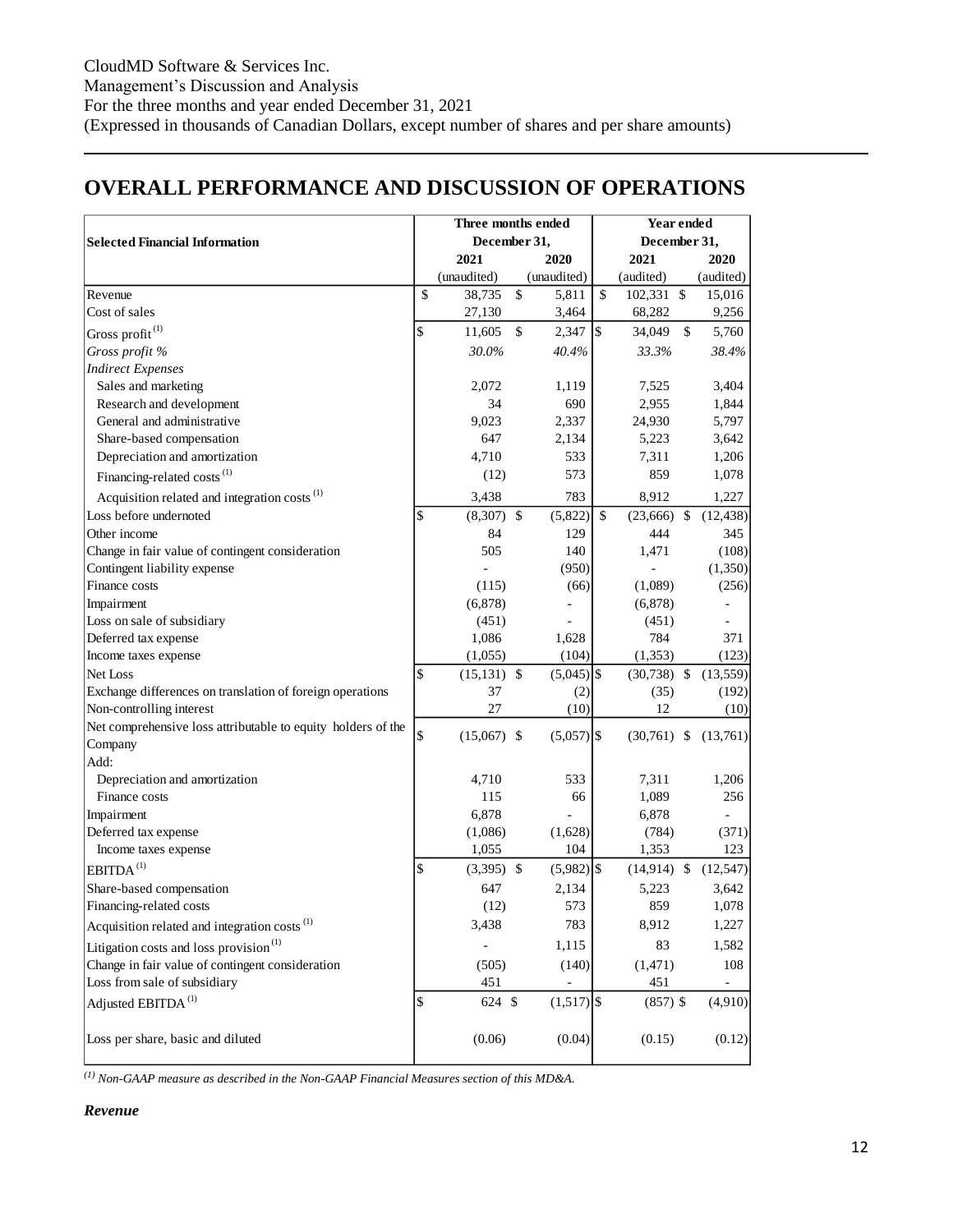|                             | Year ended   |             |    |          |               |  |              |    |            |   |                 |        |
|-----------------------------|--------------|-------------|----|----------|---------------|--|--------------|----|------------|---|-----------------|--------|
| Revenue                     | December 31, |             |    | Variance |               |  | December 31, |    |            |   | <b>Variance</b> |        |
|                             | 2021         | 2020        |    | \$)      | $\frac{1}{2}$ |  | 2021         |    | 2020       |   | \$)             | $(\%)$ |
|                             | (unaudited)  | (unaudited) |    |          |               |  | (audited)    |    | (audited)  |   |                 |        |
| Clinics & pharmacies        | 9.992        | 3,452       | S. | 6,540    | 189%          |  | 29.920       |    | .224<br>-1 | S | 18,696          | 167%   |
| Digital health solutions    | 10.171       | 1.770       |    | 8,401    | 475%          |  | 26.642       |    | 3,203      |   | 23.439          | 732%   |
| Enterprise health solutions | 18.572       | 589         |    | 17,983   | 3053%         |  | 45,769       |    | 589        |   | 45.180          | 7671%  |
| <b>Total revenue</b>        | 38,735       | 5.811       |    | 32.924   | 567%          |  | \$102.331    | \$ | 15.016     |   | 87.315          | 581%   |

The following table provides a summary of our revenues by category:

Revenue for the three months and year ended December 31, 2021, increased by \$32,924 or 567% and \$87,315 or 581%, over the prior year comparable periods, respectively. The increase in revenue was primarily attributable to the Company's eight acquisitions completed in the last twelve months.

EHS revenues increased to \$18,572 and \$45,769 for the three months and year ended December 31, 2021, respectively, in part due to acquisitions completed in 2021. We continue to deliver excellent end-user experiences for our stakeholders which is driving successful customer acquisitions. We are winning new customers on the strength of our integrated and comprehensive product offering that includes a full continuum of service offerings to treat the mental and physical health of an employer population. New contract wins have been across diverse sectors including major public and private sector companies. We are active in our cross-sell efforts to provide integrated offerings to new and existing customers and are expecting to see increased launches as we progress through 2022. We have a strong roster of long-tenured blue-chip clients that are using one of our capabilities and there is a great opportunity to move towards a full care model where we are addressing physical and mental health from mild to acute to chronic. Finally, there is a growing recognition of the need for government support to address the mental health crisis in North America. Through our established Public Sector Division, CloudMD is well positioned to service these contracts. Our public sector division is focused on this unique client base and has recently won contracts for our Mental Health Solutions from major colleges and universities in both Ontario and the Atlantic Region. Along with mental health support this team is driving new contract wins for our employee and family assistance programs from various townships and municipalities across

Canada.

DHS revenues increased to \$10,171 and \$26,642 for the three months and year ended December 31, 2021, respectively, in part due to acquisitions. In addition to growth from business acquisitions, DHS revenues for the three months ended December 31, 2021, grew over the same prior year period due to new product features and enhancements made available on the Company's digital platforms and the timing of contract revenue in the IDYA4 business which tends to be higher in the fourth quarter of the year. In 2021 we received a patent for our proprietary RTIP platform, which is the backbone of our comprehensive health ecosystem. We continue to see success with this service and have recently won several new contracts with US governments. Finally, we saw a slight downturn in our VisionPros revenues during the fourth quarter.

Clinic Services & Pharmacies revenues increased to \$9,992 and \$29,920 for the three months and year ended December 31, 2021, respectively, primarily due to acquisitions. Acquisition growth came from the acquisition of a patient support program business which was completed in the second quarter of 2021. The increased virtual visits through the CloudMD app in British Columbia and Ontario, were offset by a decrease in revenues from the Company's regional pharmacies.

The following table provides a summary of our revenues by territory: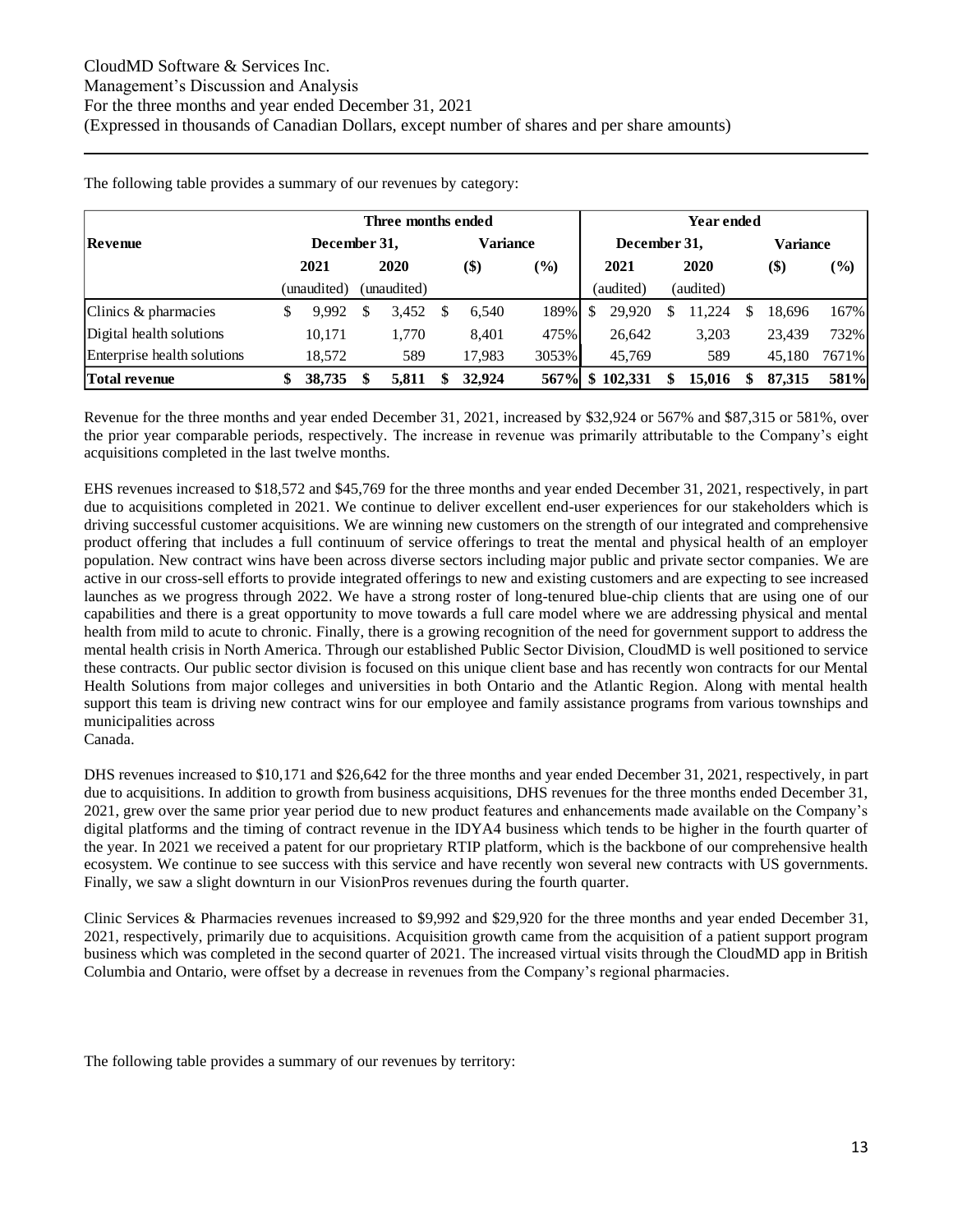### CloudMD Software & Services Inc.

### Management's Discussion and Analysis

For the three months and year ended December 31, 2021

(Expressed in thousands of Canadian Dollars, except number of shares and per share amounts)

|                      | Year ended |              |  |             |  |          |         |  |              |  |           |  |          |       |
|----------------------|------------|--------------|--|-------------|--|----------|---------|--|--------------|--|-----------|--|----------|-------|
| Revenue              |            | December 31, |  |             |  | Variance |         |  | December 31, |  |           |  | Variance |       |
|                      |            | 2021         |  | 2020        |  | $($)$    | (%)     |  | 2021         |  | 2020      |  | $($ \$)  | (%)   |
|                      |            | (unaudited)  |  | (unaudited) |  |          |         |  | (audited)    |  | (audited) |  |          |       |
| Canada               | ъ          | 26,269       |  | 4,639       |  | 21,630   | 466% \$ |  | 82,440       |  | 13,844    |  | 68,596   | 495%  |
| <b>United States</b> |            | 12.466       |  | 1.172       |  | 11.294   | 964%    |  | 19.891       |  | 1.172     |  | 18.719   | 1597% |
| <b>Total revenue</b> |            | 38,735       |  | 5,811       |  | 32.924   | 567% \$ |  | 102,331      |  | 15,016    |  | 87.315   | 581%  |

Revenues earned in Canada for the three months and year ended December 31, 2021, increased by \$21,630 or 466% and \$68,596 or 495% over the prior comparable periods, respectively. Revenues earned in United States for the three months and year ended December 31, 2021, represented 32% and 19% of total revenues, respectively. The increase is attributable to the acquisition of US businesses, including the Company's online eyewear platform, where the majority of revenues are earned in the United States. The Company expects the proportion of revenues earned in the United States to increase due to its US expansion efforts, the acquisition of MindBeacon, which includes a US-based behavioural health business, and the resumption of US sales in VisionPros.

### *Gross Profit*

Gross profit for the three months and year ended December 31, 2021, increased by \$9,259 or 395% and \$28,289 or 491% over the prior year comparable periods, respectively, as a result of the increase in total revenue, primarily attributable to business acquisitions and organic growth.

The gross profit margin was 30.0% and 33.3% for the three months and year ended December 31, 2021, as compared to 40.4% and 38.4% for the same year-ago periods, respectively. The decrease in overall gross profit percentage for the three months ended December 31, 2021, was primarily due to revenue mix in the periods. The Company's online vision care platform and patient support programs are lower-margin businesses and were not in the comparative period. The fourth quarter had slightly lower gross margins in part due to a seasonal slow-down experienced during the last two weeks of the year and some temporary revenue shifts to lower margin contracts in the fourth quarter. The Company expects its gross profit margin to increase over the course of 2022 with the ongoing efforts to integrate its acquisitions and increase its operational efficiency.

#### *Expenses*

|                                                          |                 | Three months ended    |                 |           | Year ended |              |           |                 |        |  |  |  |
|----------------------------------------------------------|-----------------|-----------------------|-----------------|-----------|------------|--------------|-----------|-----------------|--------|--|--|--|
| <b>Expenses</b>                                          | December 31,    |                       | <b>Variance</b> |           |            | December 31, |           | <b>Variance</b> |        |  |  |  |
|                                                          | 2021            | 2020                  | \$)             | (%)       |            | 2021         | 2020      | $($)$           | $(\%)$ |  |  |  |
|                                                          | (unaudited)     | (unaudited)           |                 |           |            | (audited)    | (audited) |                 |        |  |  |  |
| Expenses, as reported                                    | \$<br>19,912 \$ | 8,168<br><sup>S</sup> | 11,744          |           |            | 57,715<br>-S | 18,198 \$ | 39,517          | 217%   |  |  |  |
| Non-cash expenses:                                       |                 |                       |                 |           |            |              |           |                 |        |  |  |  |
| Share-based compensation                                 | (647)           | (2,134)               | 1,487           | (70%)     |            | (5,223)      | (3,642)   | (1,581)         | 43%    |  |  |  |
| Depreciation and amortization                            | (4,710)         | (707)                 | (4,003)         | 566%      |            | (7,311)      | (1,204)   | (6,107)         | 507%   |  |  |  |
| Cash expenses                                            | 14,555          | 5,327                 | 9,228           | 173%      |            | 45,181       | 13,352    | 31,829          | 238%   |  |  |  |
| Non-operating expenses:                                  |                 |                       |                 |           |            |              |           |                 |        |  |  |  |
| Financing-related costs <sup>(1)</sup>                   | 12              | (573)                 | 585             | $(102\%)$ |            | (859)        | (1,078)   | 219             | (20%)  |  |  |  |
| Acquisition-related and integration costs <sup>(1)</sup> | (3,438)         | (783)                 | (2,655)         | 339%      |            | (8,912)      | (1,227)   | (7,685)         | 626%   |  |  |  |
| Litigation costs <sup>(1)</sup>                          |                 | (1,115)               | 1,115           | $(100\%)$ |            | (83)         | (1,582)   | 1,499           | (95%)  |  |  |  |
| Adjusted cash expenses <sup>(1)</sup>                    | \$<br>11,129    | 2,856<br>-\$          | 8,273           | 290% \$   |            | 35,327<br>\$ | 9,465     | 25,862          | 273%   |  |  |  |

*(1) Financing-Related Costs, Acquisition-Related and Integration Costs, Litigation Costs and Adjusted Cash Expenses are non-GAAP measure as described in the Non-GAAP Financial Measures section of this MD&A.*

Total expenses for the three months and year ended December 31, 2021, increased by \$11,744 or 144% and \$39,517 or 217% over the prior comparable periods, respectively.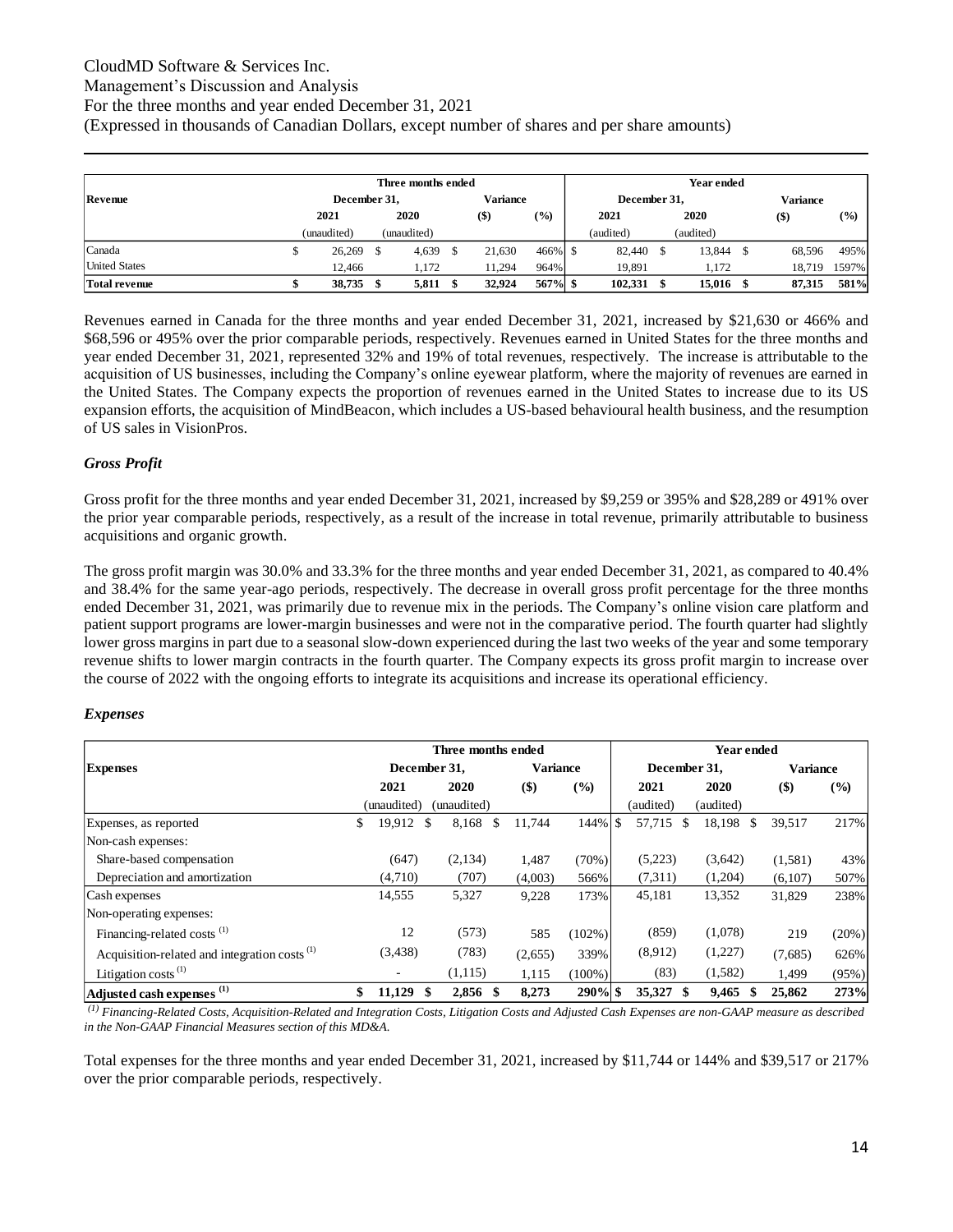The Company defines Adjusted Cash Expenses as expenses excluding non-cash expenses and non-operating expenses. Adjusted cash expenses for the three months and year ended December 31, 2021, increased by \$8,273 or 290% and \$25,862 or 273% over the prior comparable periods, respectively. The increase for the quarter was primarily due to the Company's acquisitions in the past twelve months, in-line with higher revenues, and higher staffing costs due to an expanded workforce to support the Company's growth strategy. As a percentage of revenue, Adjusted Cash Expenses were 29%in Q4, 2021 compared to 49% in Q4, 2020, due to strong cost control by the Company and improved operating leverage.

|                             |              | Three months ended |                 |               | Year ended |              |  |           |  |                 |                              |  |  |
|-----------------------------|--------------|--------------------|-----------------|---------------|------------|--------------|--|-----------|--|-----------------|------------------------------|--|--|
| <b>Operational Expenses</b> | December 31, |                    | <b>Variance</b> |               |            | December 31, |  |           |  | <b>Variance</b> |                              |  |  |
|                             | 2021         | 2020               | $($ \$)         | $\frac{9}{0}$ |            | 2021         |  | 2020      |  | $($ \$)         | $\left( \frac{9}{0} \right)$ |  |  |
|                             | (unaudited)  | (unaudited)        |                 |               |            | (audited)    |  | (audited) |  |                 |                              |  |  |
| Sales and marketing         | 2.072        | 1.119              | 953             | 85% \$        |            | 7.525        |  | 3.404     |  | 4.121           | 121%                         |  |  |
| Research and development    | 34           | 690                | (656)           | (95%)         |            | 2.955        |  | 1,844     |  | 1,111           | 60%                          |  |  |
| General and administrative  | 9.023        | 2.337              | 6.686           | 286%          |            | 24.930       |  | 5.797     |  | 19.133          | 330%                         |  |  |
| <b>Operational expenses</b> | 11,129       | 4.146              | 6.983           | 168% \$       |            | 35,410       |  | 11,045    |  | 24,365          | 221%                         |  |  |

#### Sales and Marketing

Sales and marketing expenses for the three months and year ended December 31, 2021, increased by \$953 or 85% and \$4,121 or 121% over the prior comparable periods, respectively. The increase is attributable to additional expenses assumed from businesses acquired in the last twelve months. In the period, we focused our sales and marketing activities on sales resources, marketing collateral, website design and multiproduct sales to penetrate the market and sell additional solutions to existing customers. With our acquisitions, we continue to reduce our customer acquisition costs as a percentage of revenue as we realize greater economies of scale in our sales and marketing shared services infrastructure.

#### Research and Development

Research and development expenses for the three months and year ended December 31, 2021, decreased by \$656 or 95% and increased by \$1,111 or 60% over the prior comparable periods, respectively. The decrease is primarily attributable to a catchup of capital credits in the fourth quarter. In the period, we focused our research and development on new product development activities, including our Integrated Health Services Platform that we expect to launch in 2022.

#### General and Administrative

General and administrative expenses for the three months and year ended December 31, 2021, increased by \$6,686 or 286% and \$19,133 or 330% over the prior comparable periods, respectively. This increase is primarily attributable to additional expenses from businesses acquired in the last twelve months; additional staffing costs to support the Company's rapid expansion; higher professional fees; and investments in data privacy and security.

#### Share-based Compensation

Shared-based compensation expenses for the three months and year ended December 31, 2021, decreased by \$1,487 or 70% and increased by \$1,581 or 43% over the prior comparable periods, respectively. The decrease is primarily attributable to additional grants in 2020, under the Company's long term incentive plan in-line with the growth of the Company.

#### Depreciation and Amortization

Depreciation and amortization expenses for the three months and year ended December 31, 2021, increased by \$4,178 or 785% and \$6,107 or 507% over the prior comparable periods, respectively. The increase is primarily attributable to increased depreciation and amortization, in-line with the growth in our fixed and intangible assets from acquisitions.

#### Financing-Related Costs

Financing-related costs for the three months ended December 31, 2021 were a credit of \$12 and financing-related costs for the year ended December 31, 2021 were \$859, which include expenses incurred in relation to the debt financing for the Oncidium transaction that closed in in June 2021 and a short form prospectus offering, on a bought-deal basis, completed in March 2021.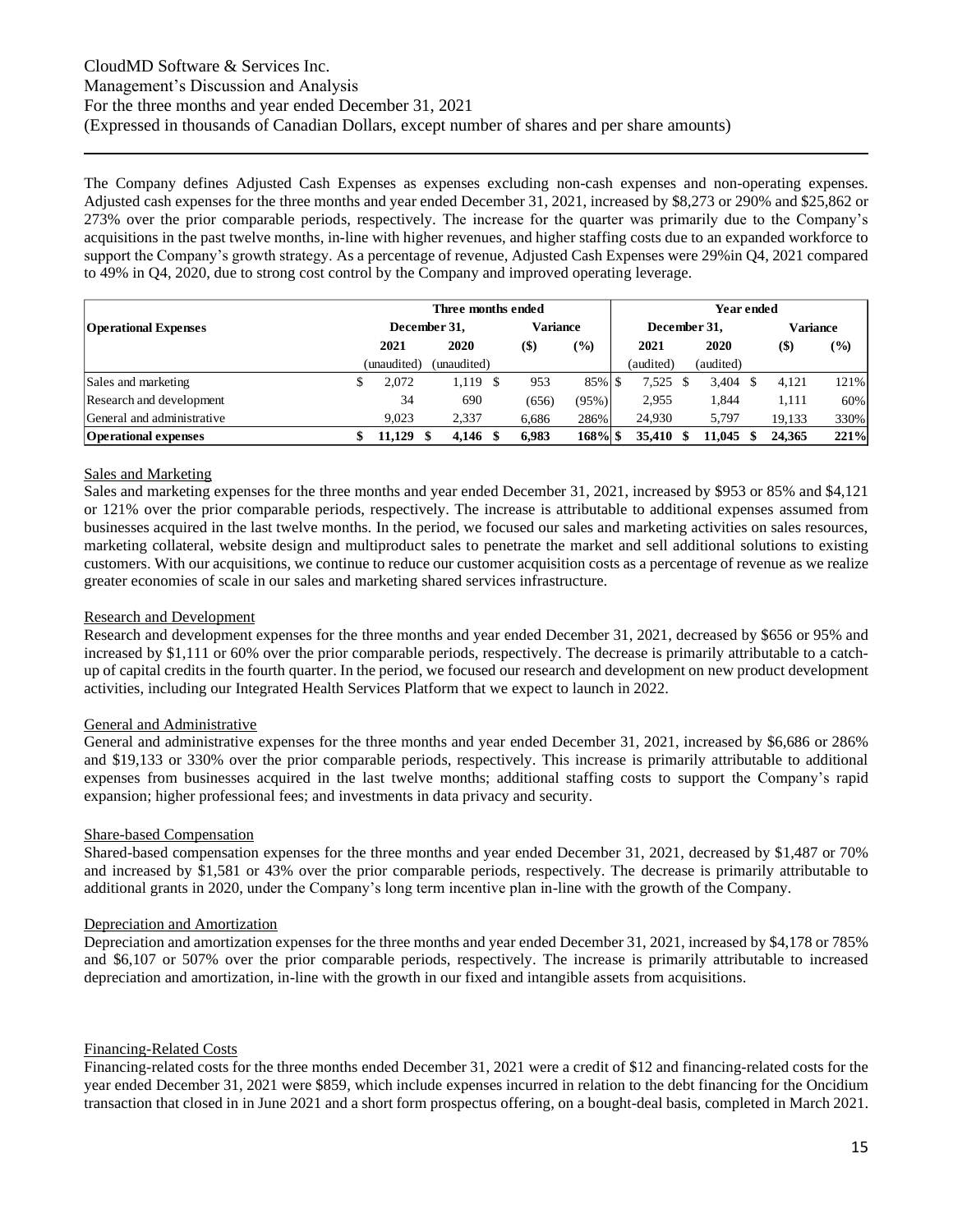Eligible costs that were directly attributable to the debt financing have been recorded as a reduction in long-term debt on the statement of financial position.

#### Acquisition-Related and Integration Costs

Acquisition-related and integration costs for the three months ended December 31, 2021 were \$3,438 and for the year ended December 31, 2021 were \$8,912. Acquisition-related and integration costs include expenses incurred in relation to the Company's corporate development, including fees for legal, accounting and financial advisory and costs of integration which includes severance. The Company has completed eight acquisitions in the last twelve months and completed seven in 2020.

#### Other Income

Other income for the three months and year ended December 31, 2021, decreased by \$45 or 35% and increased by \$99 or 29% over the prior comparable periods, respectively. The decrease is primarily attributable to lower interest on cash and cash equivalents.

#### Change in fair value of contingent consideration

Change in fair value of contingent consideration for the three months and year ended December 31, 2021, increased by \$365 or 261% and \$1,579 or 1462% over the prior comparable periods, respectively. Contingent consideration is comprised of earnout payments due to sellers of acquired entities for meeting certain EBITDA or revenue conditions over a period of up to 3 years following the date of the acquisition. The change during the period is related to changes in the underlying assumptions impacting the valuation of the liability, including future cash flows of the acquired businesses, volatility rates and with respect to the selection of the discount rates.

#### Finance costs

Finance costs for the three months and year ended December 31, 2021, increased by \$49 or 74% and \$833 or 325% over the prior comparable periods, respectively. The increase is primarily attributable to the increase in long-term debt during the periods used to fund acquisitions completed during the year.

#### Impairment

Impairment charges for the three months and year ended December 31, 2021, increased by \$6,878 over the prior year comparable periods, respectively. During 2021, the Company completed a significant number of acquisitions and has recorded goodwill and other intangible assets on its balance sheet. As part of the Company's annual impairment review, there was a goodwill write-down required for Healthvue of \$3,952 as the forecasts did not support the carrying value of the assets, Livecare Health of \$2,736 as it was decided that operations would be wound down in fiscal 2022, and Coast Medical of \$191k due to closure of the clinic at year end.

#### Loss on sale of subsidiary

Loss on sale of subsidiary for the three months and year ended December 31, 2021, increased by \$451 over the prior comparable periods, respectively. The increase is attributable to the disposition of Premier Podiatry.

#### Income taxes expense

Income taxes expense for the three months and year ended December 31, 2021, increased by \$951 or 914% and \$1,230 or 1,000% over the prior comparable periods, respectively. The increase is primarily attributable to additional businesses acquired in the last twelve months.

#### *Net Comprehensive Loss Attributable to Equity Holders of the Company*

Total net comprehensive loss attributable to equity holders of the Company for the three months and year ended December 31, 2021 was \$15,067 and \$30,8761 compared to \$5,056 and \$13,761 for the same year-ago periods, respectively. The increase in net comprehensive loss attributable to equity holders of the Company was primarily due to additional expenses incurred to support the Company's growth strategy.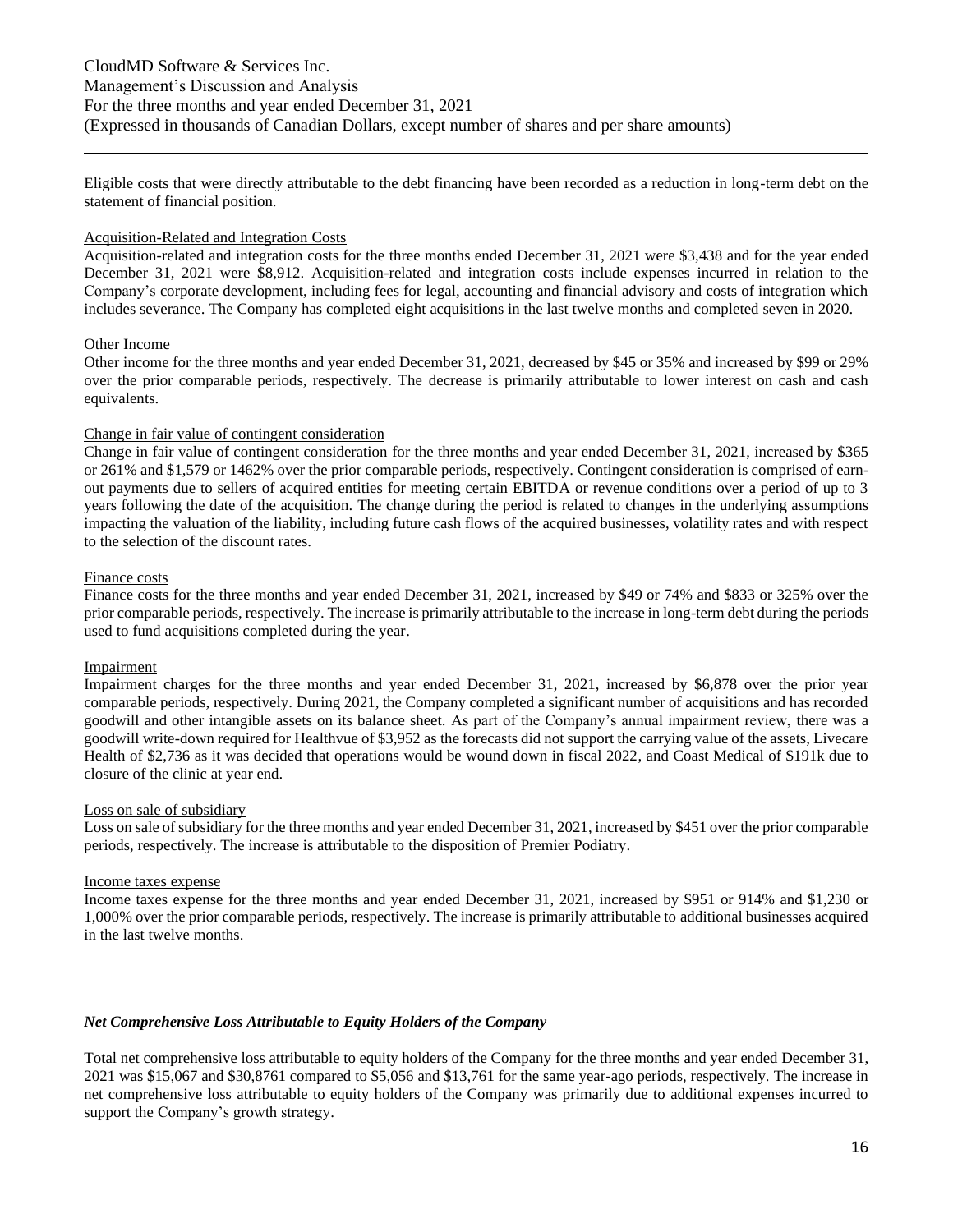#### *EBITDA and Adjusted EBITDA*

EBITDA for the three months and year ended December 31, 2021, was a loss of \$3,395 and \$14,914 compared to a loss of \$5,982 and \$12,549 for the same periods in the prior year, respectively.

Adjusted EBITDA for the three months and year ended December 31, 2021, was a gain of \$624 and a loss of \$857, compared to a loss of \$1,517 and \$4,910 for the same year-ago periods, respectively.

The following table provides a reconciliation of net loss for the periods to EBITDA and Adjusted EBITDA for the three months and year ended December 31, 2021 and 2020:

|                                                  |                     | Three months ended  |                 | Year ended   |               |               |                 |         |  |  |  |
|--------------------------------------------------|---------------------|---------------------|-----------------|--------------|---------------|---------------|-----------------|---------|--|--|--|
|                                                  |                     | December 31,        | <b>Variance</b> |              | December 31,  |               | <b>Variance</b> |         |  |  |  |
|                                                  | 2021                | 2020                | $($ \$          | (%)          | 2021          | 2020          | $($ \$)         | (%)     |  |  |  |
|                                                  | (unaudited)         | (unaudited)         |                 |              | (audited)     | (audited)     |                 |         |  |  |  |
| Net comprehensive loss, attributable to equity   |                     |                     |                 |              |               |               |                 |         |  |  |  |
| holders of the Company                           | \$<br>$(15,067)$ \$ | $(5,057)$ \$        | (10,010)        | $198\%$ \$   | $(30,761)$ \$ | $(13,761)$ \$ | (17,000)        | 124%    |  |  |  |
| Add:                                             |                     |                     |                 |              |               |               |                 |         |  |  |  |
| Interest and accretion expense                   | 115                 | 66                  | 49              | 74%          | 1,089         | 256           | 833             | 325%    |  |  |  |
| Income taxes                                     | 1,055               | 104                 | 951             | 914%         | 1,353         | 123           | 1,230           | 1000%   |  |  |  |
| Deferrred tax expense                            | (1,086)             | (1,628)             | 542             | (33%)        | (784)         | (371)         | (413)           | 111%    |  |  |  |
| Impairment                                       | 6,878               |                     | 6,878           | 100%         | 6,878         |               | 6,878           | 100%    |  |  |  |
| Depreciation and amortization                    | 4,710               | 533                 | 4,177           | 784%         | 7,311         | 1,206         | 6,105           | 506%    |  |  |  |
| $EBITDA(1)$ for the period                       | (3,395)             | (5,982)             | 2,587           | (43%)        | (14, 914)     | (12, 547)     | (2,367)         | 19%     |  |  |  |
| Share-based compensation                         | 647                 | 2,134               | (1,487)         | (70%)        | 5,223         | 3,642         | 1,581           | 43%     |  |  |  |
| Financing-related costs                          | (12)                | 573                 | (585)           | $(102\%)$    | 859           | 1,078         | (219)           | (20%)   |  |  |  |
| Acquisition-related and integration costs, net   | 3,438               | 783                 | 2,655           | 339%         | 8.912         | 1,227         | 7,685           | 626%    |  |  |  |
| Litigation costs and loss provision              |                     | 1,115               | (1, 115)        | $(100\%)$    | 83            | 1,582         | (1, 499)        | (95%)   |  |  |  |
| Change in fair value of contingent consideration | (505)               | (140)               | (365)           | 261%         | (1,471)       | 108           | (1,579)         | (1462%) |  |  |  |
| Loss on sale of subsidiary                       | 451                 |                     | 451             | 0%           | 451           |               | 451             | 0%      |  |  |  |
| Adjusted EBITDA <sup>(1)</sup> for the period    | \$<br>624           | $(1,517)$ \$<br>-\$ | 2,141           | $(141\%)$ \$ | $(857)$ \$    | $(4,910)$ \$  | 4,053           | (83%)   |  |  |  |

*(1) EBITDA, Adjusted EBITDA, Financing-related costs, Acquisition related and integration costs, litigation costs and loss provision are non-GAAP measures as described in the Non-GAAP Financial Measures section of this MD&A.*

### **SUMMARY OF QUARTERLY RESULTS**

The following tables provides a summary of the Company's financial results for the eight most recently completed quarters: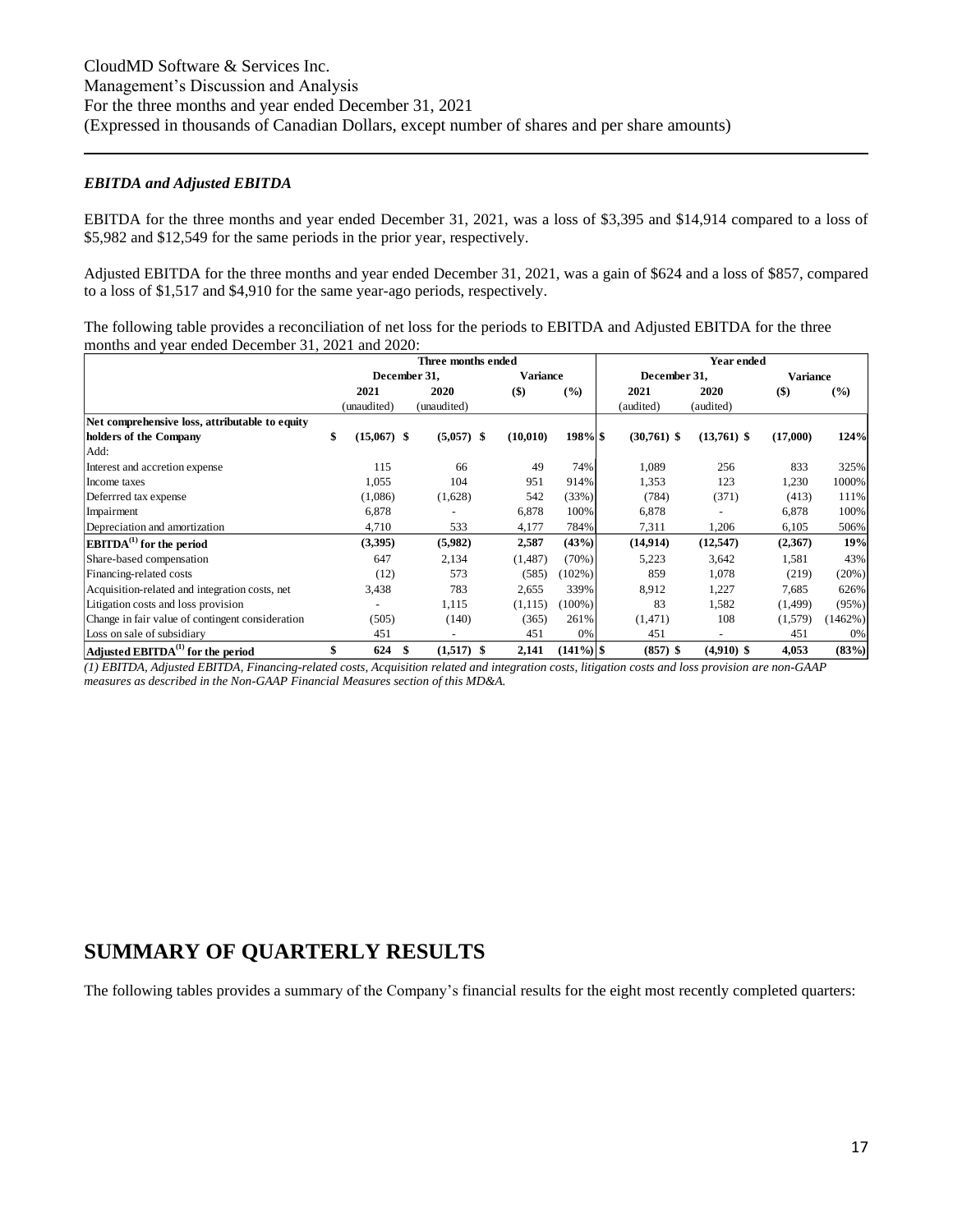### CloudMD Software & Services Inc.

Management's Discussion and Analysis

For the three months and year ended December 31, 2021

(Expressed in thousands of Canadian Dollars, except number of shares and per share amounts)

|                                         | <b>O4 2021</b> | O3 2021      | <b>O2 2021</b> | <b>O1 2021</b> | <b>O4 2020</b> | $032020^{(1)}$ |    | $Q22020^{(1)}$ | $Q1 2020^{(1)}$ |
|-----------------------------------------|----------------|--------------|----------------|----------------|----------------|----------------|----|----------------|-----------------|
|                                         | (unaudited)    | (unaudited)  | (unaudited)    | (unaudited)    | (unaudited)    | (unaudited)    |    | (unaudited)    | (unaudited)     |
| Revenue                                 | 38,735 \$      | 39,162 \$    | 15,659 \$      | 8.775 \$       | 5,810 \$       | 3,359          | -S | 2,790 \$       | 3,057           |
| Gross profit                            | 11,605 \$      | 13,296 \$    | 5,557 \$       | $3,591$ \$     | 2,346 \$       | 1,259          |    | $1,031$ \$     | 1,124           |
| Gross profit %                          | 30.0%          | 34.0%        | 35.5%          | 40.9%          | 40.4%          | 37.5%          |    | 37.0%          | 36.8%           |
| Net comprehensive loss, attributable to |                |              |                |                |                |                |    |                |                 |
| equity holders of the Company           | $(15,067)$ \$  | $(4,237)$ \$ | $(6,150)$ \$   | $(5,307)$ \$   | $(5,224)$ \$   | $(2,724)$ \$   |    | $(2,768)$ \$   | (1,623)         |
| <b>Adjusted EBITDA</b>                  | 624 \$         | 807 \$       | $(720)$ \$     | $(1,568)$ \$   | $(1,516)$ \$   | $(1,271)$ \$   |    | $(1,293)$ \$   | (830)           |
| EPS, basic and diluted                  | $(0.06)$ \$    | $(0.02)$ \$  | $(0.03)$ \$    | $(0.03)$ \$    | $(0.04)$ \$    | $(0.02)$ \$    |    | $(0.03)$ \$    | (0.02)          |
| Cash and cash equivalents               | 45,082 \$      | 53,685 \$    | 60,880 \$      | 99,220 \$      | 59,714 \$      | 33,950 \$      |    | 13,787 \$      | 2,760           |

*(1) Gross profit for the periods Q4 2020 and Q3 2020 have been retrospectively updated for the reclassification of certain expenses within its Statement of Net Loss and Comprehensive Loss.*

The growth in the Company's quarterly revenue is attributable to business acquisitions and organic growth. In the past eight quarters, the Company completed 15 acquisitions.

The demand for services within our clinics and pharmacies, and certain services within the EHS division that employ a percase billing model is subject to seasonal fluctuations. This is attributable to lower patient and consumer visits and engagement in the summer months and around the holiday season at the end of the year.

In each quarter from Q1 2020 to Q1 2021, the Company raised gross proceeds from the issuance of common shares.

# **OUTLOOK**

The Company is focused on creating innovation in the delivery of healthcare services, by leveraging technology to improve access to care, leading to better health outcomes. Through its team-based, patient-centric approach, CloudMD provides a connected platform for patients, healthcare practitioners, and enterprise clients to address whole-person, coordinated care. The Company has a multi-pronged growth strategy which focuses on organic growth, accretive mergers and acquisitions and leveraging our assets across all our divisions.

The Company plans to drive shareholder value through the following priorities including (1) Integrating acquisitions to generate financial and operational synergies; (2) Driving continuous improvement across the organization to improve productivity, product quality and consistency, and lower customer acquisition costs; (3) Generating organic growth in EHS and DHS divisions; and (4) Evolving and growing the Board with an emphasis on governance and financial acumen to support the Company's growth.

In the EHS division, the Company is focused on generating organic growth through new employer contracts for its Mental Health Solutions Services, EAP, Occupational Health, medical management and assessment services, disability management and through the rollout of the connected platform that integrates all employer health solutions into one integrated product. The Company is focused on generating new contracts through cross-selling various services across existing clients and wining new employer contracts through a mix of RFPs and traditional enterprise sales cycles.

In the DHS division, the Company is focused on expanding the use cases and the customer base for the Company's patented Real-Time Intervention Platform. RTIP is utilized by high-quality clients such as U.S. Department of Justice and U.S. Department of Health and Human Services to support automated real time inquiry of disparate data sources across multiple domains to identify indicators and compute risk to enable real time alerts and support intervention if required. Given CloudMD's experience working with Canadian governments and NGOs there is an opportunity to grow RTIP's client base in Canada. In addition to expanding RTIP, the Company is focused on expanding VisionPros revenues. We are pleased to confirm that we have secured contracts with the major suppliers of VisionPros (please refer to the discussion under the *Subsequent Events* section below). We will be once again selling VisionPros into the United States in the second quarter of 2022, however we do expect an impact on our first and second quarter 2022 DHS revenues. ENGINE TRANSFER (1998)<br>
The Construction of the state of the state of the state of the state of the state of the state of the state of the state of the state of the state of the state of the state of the state of the stat

The Company is focused on expanding its unique, proprietary, product offering into the United States and globally through its EHS and DHS divisions. The Company already has close to 30% of its revenue generated from the United States and it expects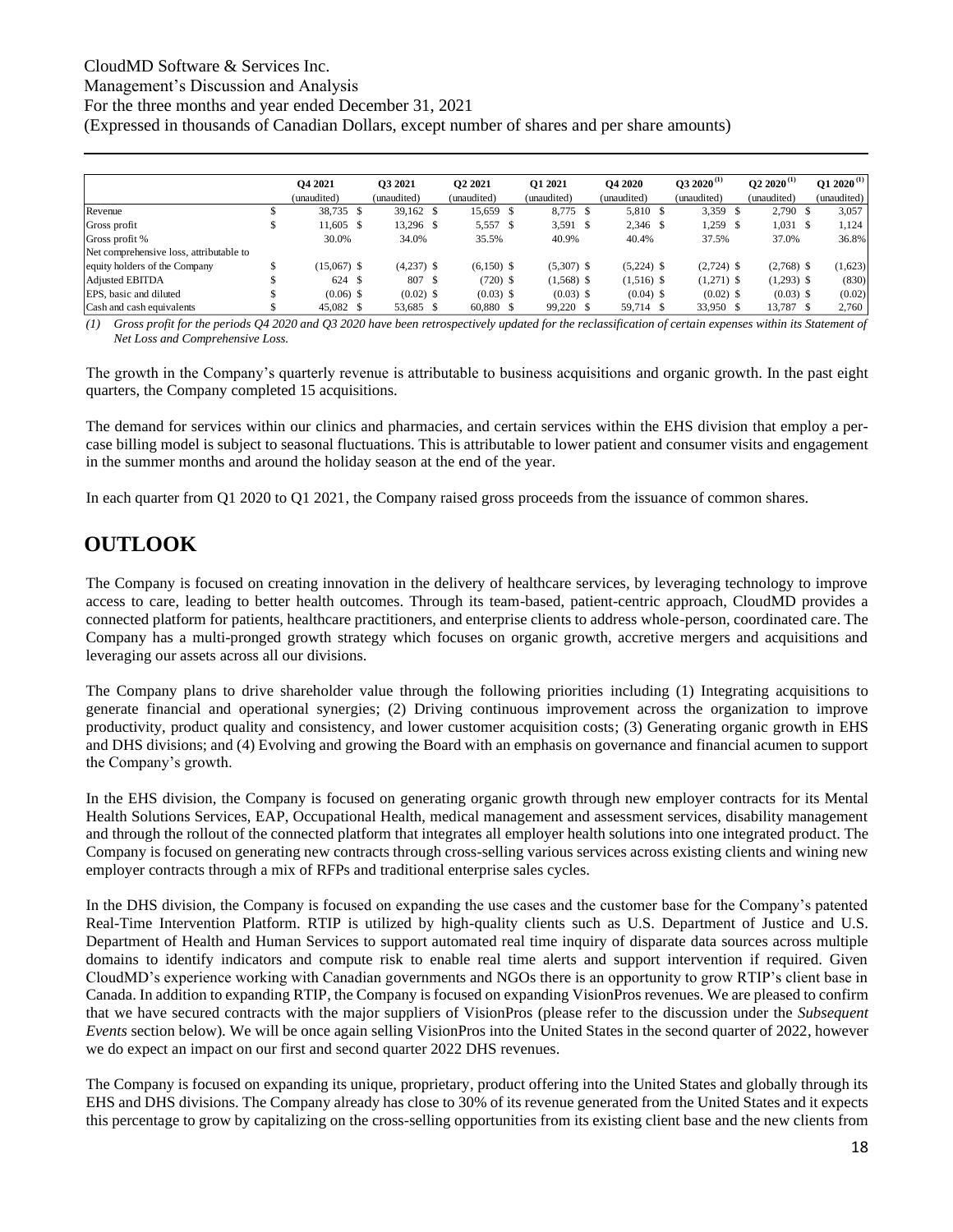the acquisition of MindBeacon, which includes Harmony Healthcare. Harmony provides a full spectrum of mental health and addiction treatment, including Employee Assistance Programs (EAP), in the state of Nevada.

The Company has a strong balance sheet enabling the continued deployment of capital towards a robust pipeline of accretive, synergistic acquisitions. The Company's acquisition strategy is centered on acquiring products, capabilities, clinical specialties, and technologies that are highly scalable and rapidly growing. The Company is actively seeking potential tuck-in acquisition targets that are complementary to its business and digital healthcare strategy. To determine such targets, the Company performs comprehensive due diligence procedures with a focus on financial performance, personnel, and compliance.

The Company believes it can generate significant synergies in 2022 as it integrates various acquisitions from the past year. Along with synergies and cost control the Company sees room for operating leverage as it generates organic growth over the year.

| <b>FINANCIAL POSITION</b> |  |
|---------------------------|--|
|                           |  |

|                                            | As at                |    |                      |               |                 |  |  |  |  |
|--------------------------------------------|----------------------|----|----------------------|---------------|-----------------|--|--|--|--|
|                                            | December 31,<br>2021 |    | December 31,<br>2020 |               | <b>Variance</b> |  |  |  |  |
| \$<br>Cash and cash equivalents            | 45,082               | \$ | 59,714               | <sup>\$</sup> | (14, 632)       |  |  |  |  |
| Trade and other receivables                | 24,718               |    | 2,180                |               | 22,538          |  |  |  |  |
| Inventory                                  | 3,424                |    | 728                  |               | 2,696           |  |  |  |  |
| Prepaid expenses, deposits and other       | 2,427                |    | 758                  |               | 1,669           |  |  |  |  |
| Net investment in sublease                 | 20                   |    | 154                  |               | (134)           |  |  |  |  |
| <b>Current assets</b>                      | 75,671               |    | 63,534               |               | 12,137          |  |  |  |  |
|                                            |                      |    |                      |               |                 |  |  |  |  |
| Accounts payable and accrued liabilities   | 31,687               |    | 4,433                |               | 27,254          |  |  |  |  |
| Deferred revenue                           | 1,311                |    | 831                  |               | 480             |  |  |  |  |
| Contingent consideration                   | 11,807               |    | 136                  |               | 11,671          |  |  |  |  |
| Contingent liability                       | 1,350                |    | 1,350                |               |                 |  |  |  |  |
| Current portion of lease liabilities       | 1,973                |    | 1,170                |               | 803             |  |  |  |  |
| Current portion of long-term debt          | 2,438                |    | 609                  |               | 1,829           |  |  |  |  |
| <b>Current liabilities</b>                 | 50,566               |    | 8,529                |               | 42,037          |  |  |  |  |
|                                            |                      |    |                      |               |                 |  |  |  |  |
| Working capital <sup>(1)</sup><br>\$       | 25,105               | \$ | 55,005               | \$            | (29,900)        |  |  |  |  |
| Contingent consideration settled in shares | 7,627                |    |                      |               | 7,627           |  |  |  |  |
| \$<br><b>Adjusted working capital</b>      | 32,732               | \$ | 55,005               | \$            | (22, 273)       |  |  |  |  |

*(1) Working Capital and Adjusted Working Capital are a non-GAAP measure as described in the Non-GAAP Financial Measures section of this MD&A.*

*(2) Adjustment for settlement of the Oncidium contingent consideration, assuming it is settled in shares. Cloud MD has the option to settle the contingent consideration, in shares at \$2.30 per share, or cash.*

For the year ended December 31, 2021, working capital decreased to \$25,105 compared to \$55,005 at the beginning of the period. The decrease is primarily due to completing eight acquisitions in 2021, which reduced the Company's cash position and increased its contingent consideration. In March 2021, the Company completed a short form prospectus offering, on a bought deal basis, resulting in gross proceeds of \$58,212 to fund acquisitions.

Other than cash, net investment in sublease, and contingent liability, all other current assets and current liabilities increased primarily due to assets obtained and liabilities assumed related to the acquisitions completed in the year ended December 31, 2021.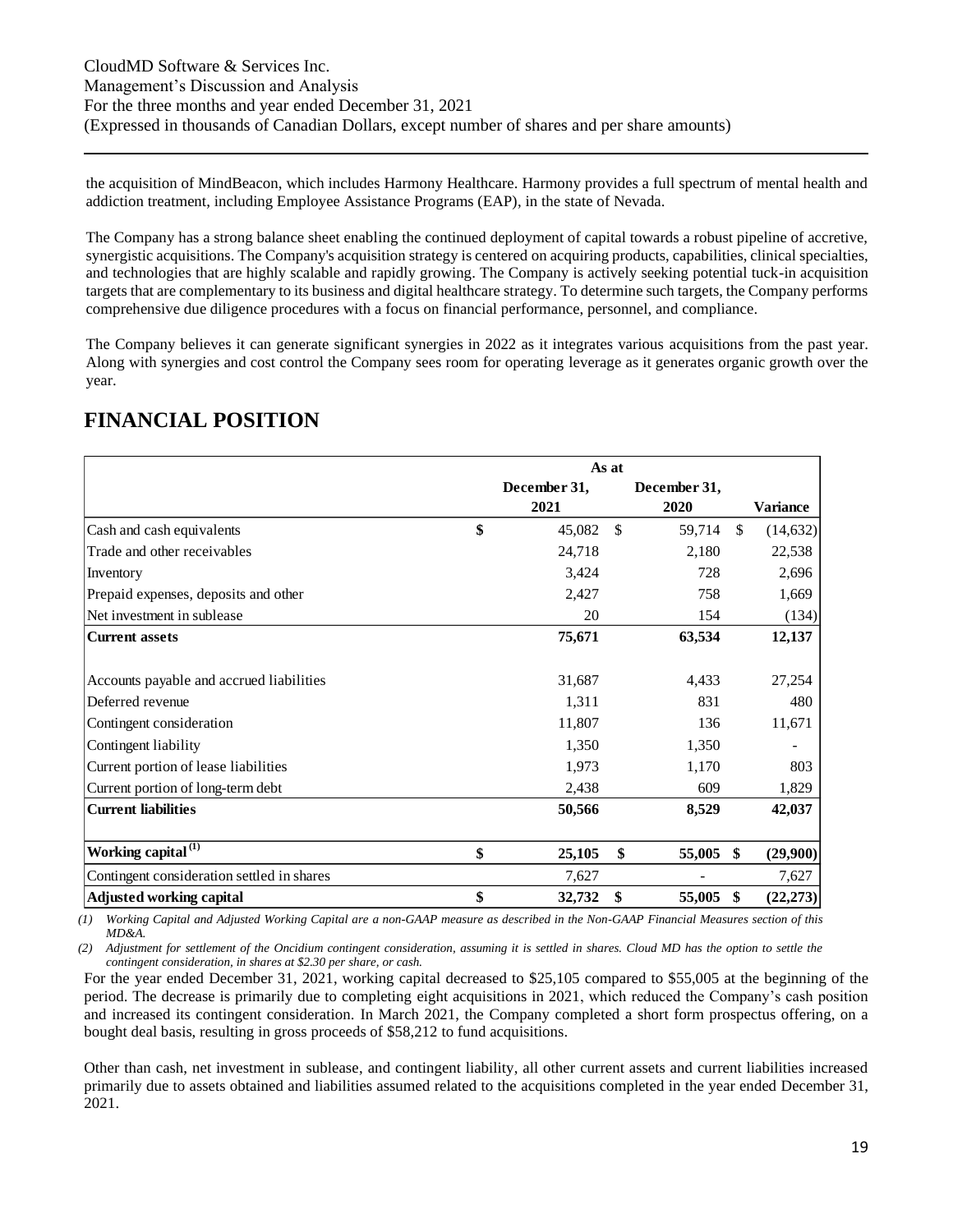For the year ended December 31, 2021, adjusted working capital decreased to \$32,732 compared to \$55,005 at the beginning of the period. A significant majority of the contingent consideration owing relates to the Oncidium acquisition completed in the second quarter of 2021. The contingent consideration can be settled, at the Company's discretion, using cash or common shares issuable at \$2.30. If the Company elects to settle the liability in shares at \$2.30, this would have an increase of \$7,627 in the Company's working capital.

Contingent liability relates to the ongoing litigation matters as further described in the Litigation and Other Contingencies section.

# **LIQUIDITY AND CAPITAL RESOURCES**

|                                                         |                      | Three months ended |                      | <b>Year ended</b> |               |  |                      |  |                          |                 |
|---------------------------------------------------------|----------------------|--------------------|----------------------|-------------------|---------------|--|----------------------|--|--------------------------|-----------------|
|                                                         | December 31.<br>2021 |                    | December 31.<br>2020 |                   | Variance      |  | December 31.<br>2021 |  | December 31.<br>2020     | <b>Variance</b> |
|                                                         | (unaudited)          |                    | (unaudited)          |                   |               |  | (audited)            |  | (audited)                |                 |
| Cash provided by / (used in):                           |                      |                    |                      |                   |               |  |                      |  |                          |                 |
| Net cash used in operating activities                   | $(11.164)$ \$        |                    | $(3,226)$ \$         |                   | $(7.938)$ \$  |  | $(21,862)$ \$        |  | $(8,355)$ \$             | (13,507)        |
| Net cash used in investing activities                   | 3.728                |                    | (9,995)              |                   | 13.723        |  | (69,908)             |  | (9,699)                  | (60,209)        |
| Net cash (used in)/provided by financing activities     | (1, 307)             |                    | 38,985               |                   | (40,292)      |  | 77,068               |  | 76,072                   | 996             |
| (Decrease) increase in cash and cash equivalents        | (8,743)              |                    | 25,764               |                   | (34,507)      |  | (14,702)             |  | 58,018                   | (72, 720)       |
| Cash and cash equivalents, beginning of period          | 53,685               |                    | 33,950               |                   | 19.735        |  | 59.714               |  | 1,696                    | 58,018          |
| Effect of foreign exchange on cash and cash equivalents | 140                  |                    |                      |                   | 140           |  | 70                   |  | $\overline{\phantom{a}}$ | 70              |
| Cash and cash equivalents, end of period                | 45,082               |                    | 59.714 \$            |                   | $(14,632)$ \$ |  | 45,082 \$            |  | 59.714 \$                | (14, 632)       |

The Company had cash and cash equivalents of \$45,082 at December 31, 2021 compared to \$59,714 at December 31, 2020. During the three months ended December 31, 2021, the Company had cash outflows from operations of \$11,164 compared to cash outflows of \$3,226 in the same year-ago period. The increase in cash used in operating activities was primarily due to expenditures incurred in connection with acquisitions, and ongoing litigation costs.

Cash earned in investing activities during the three months ended December 31, 2021, was \$3,728 compared to cash used of \$9,995 in cash used for the same period in the prior year. The variance in cash provided was due to adjustments related to acquisitions in 2021.

Cash used in financing activities during the three months ended December 31, 2021, was \$1,307 compared to cash provided by financing activities of \$38,985 for the same year-ago period. The change in cash related to financing activities was primarily due to proceeds from the issuance of common shares in the same period last year which was not repeated in the current period.

### *Debt financing*

Effective June 25, 2021, the Company, through its subsidiary Oncidium, established credit facilities of up to \$62,000 (the "Facilities") comprised of the following:

- (1) Revolver Facility of \$3,000;
- (2) Term Facility of \$49,000; and,
- (3) Additional term facility of \$10,000 subject to lender approval.

The Facilities mature 3 years from the date the funds are drawn. Interest accrues daily on advances at the applicable Canadian Dealer Offered Rate (**"CDOR"**) plus a margin of between 2.0% and 3.5%, dependent upon certain financial ratios. The fair value of the debt approximates its carrying value.

As at December 31, 2021, the Company was in compliance with all financial covenants.

The debt is secured by a first-ranking security interest on all present and after-acquired assets of the Company's subsidiary Oncidium.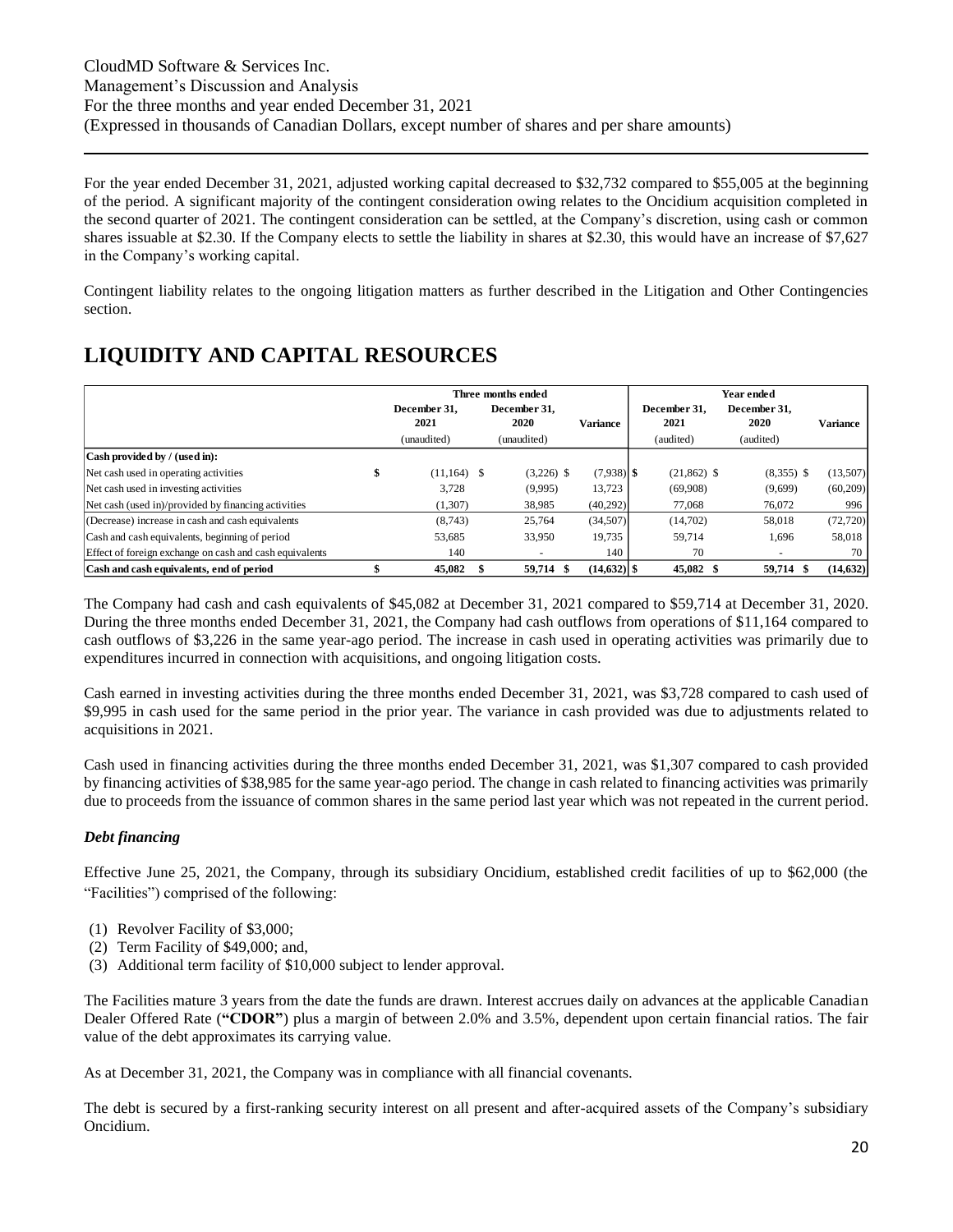#### *Future capital requirements*

The Company's future capital requirements will depend on many factors, including, among others, its ability to earn cash flows from operations. Should the Company wish to pursue current and future business opportunities, additional funding will be required. If additional funds are raised through the issuance of equity securities, the percentage ownership of current shareholders will be reduced, and such equity securities may have rights, preferences, or privileges senior to those of the holders of the Company's common stock. No assurance can be given that additional financing will be available, or that it can be obtained on terms acceptable to the Company and its shareholders. If adequate funds are not available, the Company may not be able to meet its contractual requirements.

### **USE OF PROCEEDS**

The Company anticipated that it would use the net proceeds from bought deal financings, private placements and debt financing for future acquisitions, working capital and general corporate purposes. The following table sets out the original proposed use of net proceeds and actual uses of net proceeds up to December 31, 2021. To date, the Company continues to proceed towards its original business objectives for such funds.

|                       |                   | <b>Proposed use</b>     | <b>Proposed use</b><br>of net proceeds | <b>Actual use of</b><br>net proceeds |
|-----------------------|-------------------|-------------------------|----------------------------------------|--------------------------------------|
| Private placement     | March 20, 2020    | Working capital         | 2,644                                  | 2,644                                |
|                       |                   | Working capital         | 3,367                                  | 3,367                                |
| Bought deal financing | June 2, 2020      | Acquisition purposes    | 10,266                                 | $10,266$ <sup>(1)</sup>              |
|                       |                   | Working capital         | 1,577                                  | 1,577                                |
| Bought deal financing | September 1, 2020 | Acquisition purposes    | 17,521                                 | $17,521^{(2)}$                       |
| Bought deal financing | November 9, 2020  | Acquisition purposes    | 34,548                                 | $34,548^{(3)}$                       |
| Bought deal financing | March 9, 2021     | Acquisition purposes    | 53,990                                 | $26,942^{(4)}$                       |
| Debt financing        | June 25, 2021     | Acquisition of Oncidium | 23,633                                 | 23,633                               |

*(1) Acquisition of South Surrey Medical Clinic Inc., Snapclarity, Benchmark, Premier Podiatry LLC, iMD and Re:Function (partial) (2) Acquisition of Re:Function (remainder), HumanaCare, Medical Confidence, Canadian Medical Directory, West Mississauga Medical Ltd.,*

*IDYA4 and Aspiria (partial)*

*(3) Acquisition of Aspiria (remainder), Rxi, VisionPros and Oncidium (partial)*

*(4) Acquisition of Oncidium (remainder), and remaining amount for future use).*

# **CAPITAL MANAGEMENT**

The Company's objectives when managing capital are to safeguard its ability to continue as a going concern and to maximize shareholder value. The Company's capital is comprised of equity and long-term debt, net of cash and cash equivalents. The Company manages the capital structure and adjusts in response to changes in economic conditions and the risk characteristics of the underlying assets.

There were no changes to the Company's approach in its management of capital during the period.

The Company is subject to certain financial covenants in its debt obligations. The Company's strategy is to ensure it remains in compliance with all of its existing covenants so as to ensure continuous access to required debt to fund growth. Management reviews results and forecasts to monitor the Company's compliance.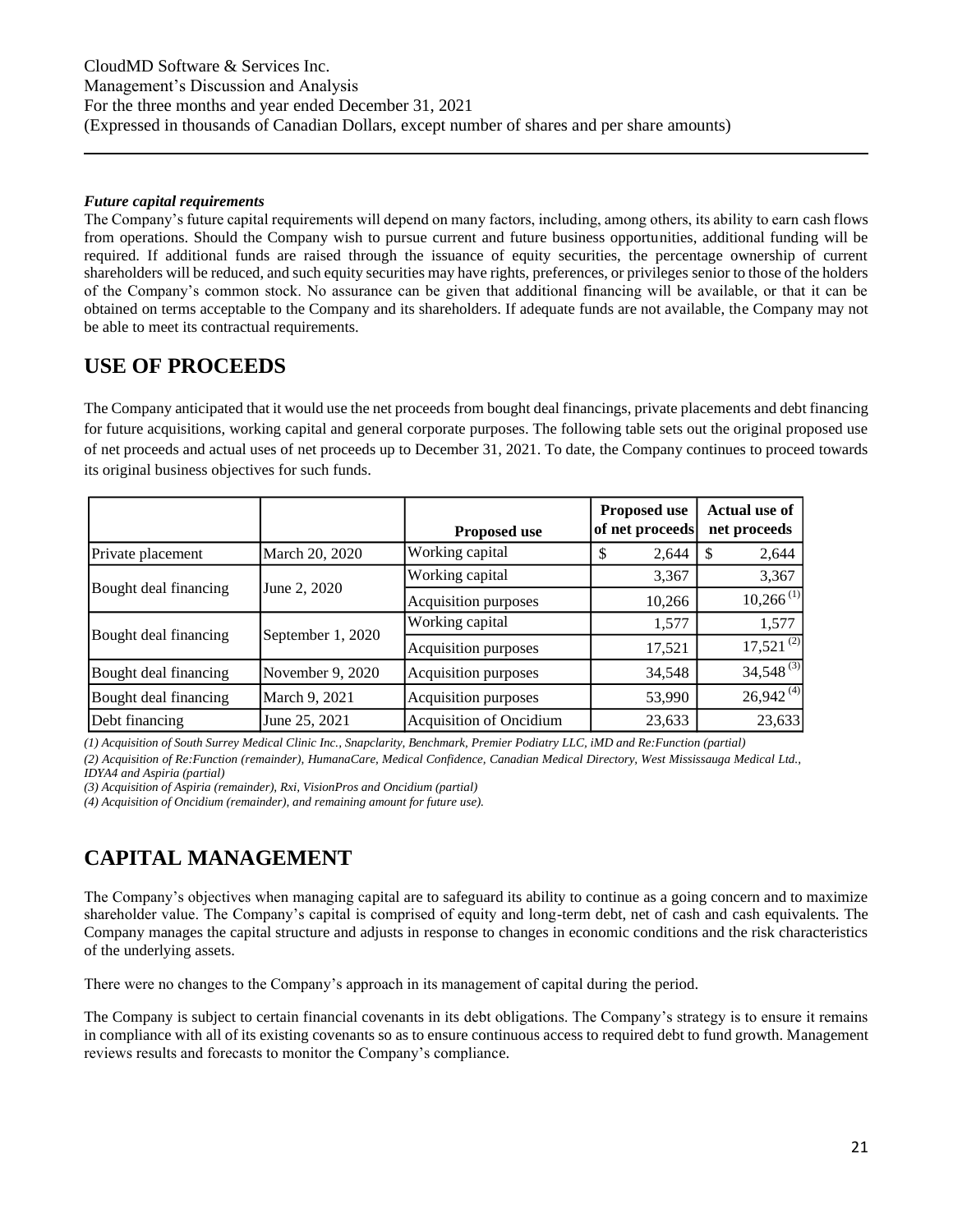# **FINANCIAL INSTRUMENTS**

The Company's principal financial assets include cash and cash equivalents, and trade and other receivables. The Company's principal financial liabilities comprise of accounts payable and accrued liabilities, contingent consideration, contingent liability and long-term debt. The main purpose of these financial liabilities is to finance the Company's operations.

The carrying values of cash and cash equivalents, trade and other receivables, and accounts payable and accrued liabilities approximate their fair values due to the immediate or short-term nature of these instruments. The carrying value of long-term debt is initially recognized at fair value and subsequently measured at amortized cost using the effective interest method. There were no transfers between levels of the fair value hierarchy.

The Company is exposed to credit risk, liquidity risk and market risk. The Company's senior management oversees the management of these risks.

### **Credit risk**

Credit risk is the risk of loss associated with a counterparty's inability to fulfill its payment obligations. Credit risk arises from cash and cash equivalents, and trade and other receivables. To manage credit risk, cash and cash equivalents are held only with reputable and regulated financial institutions.

The Company provides credit to its customers in the normal course of operations. The Company minimizes its credit risk associated with its trade and other receivables by performing credit evaluations on customers, maintaining regular and ongoing contact with customers, routinely reviewing the status of individual trade and other receivables balances and following up on overdue amounts. Further, trade receivables are monitored on a periodic basis for assessing any significant risk of nonrecoverability of dues and provision is created accordingly.

The Company's exposure to credit risk is considered to be low, given the size and nature of the various counterparties involved and their history of collections.

As at December 31, 2021, the Company had \$24,718 (December 31, 2020 – \$2,180) of trade and other receivables, net of an allowance for doubtful accounts of \$300 (December 31, 2020 - \$157).

### **Liquidity risk**

Liquidity risk is the risk that the Company cannot meet a demand for cash or fund its obligations as they become due. The Company's management is responsible for reviewing liquidity resources to ensure funds are readily available to meet its financial obligations as they become due, as well as ensuring adequate funds exist to support business strategies and operational growth. The current assets reflected on the statement of financial position are highly liquid.

The maturity profile of the Company's financial liabilities, based on contractual undiscounted payment at each reporting date is: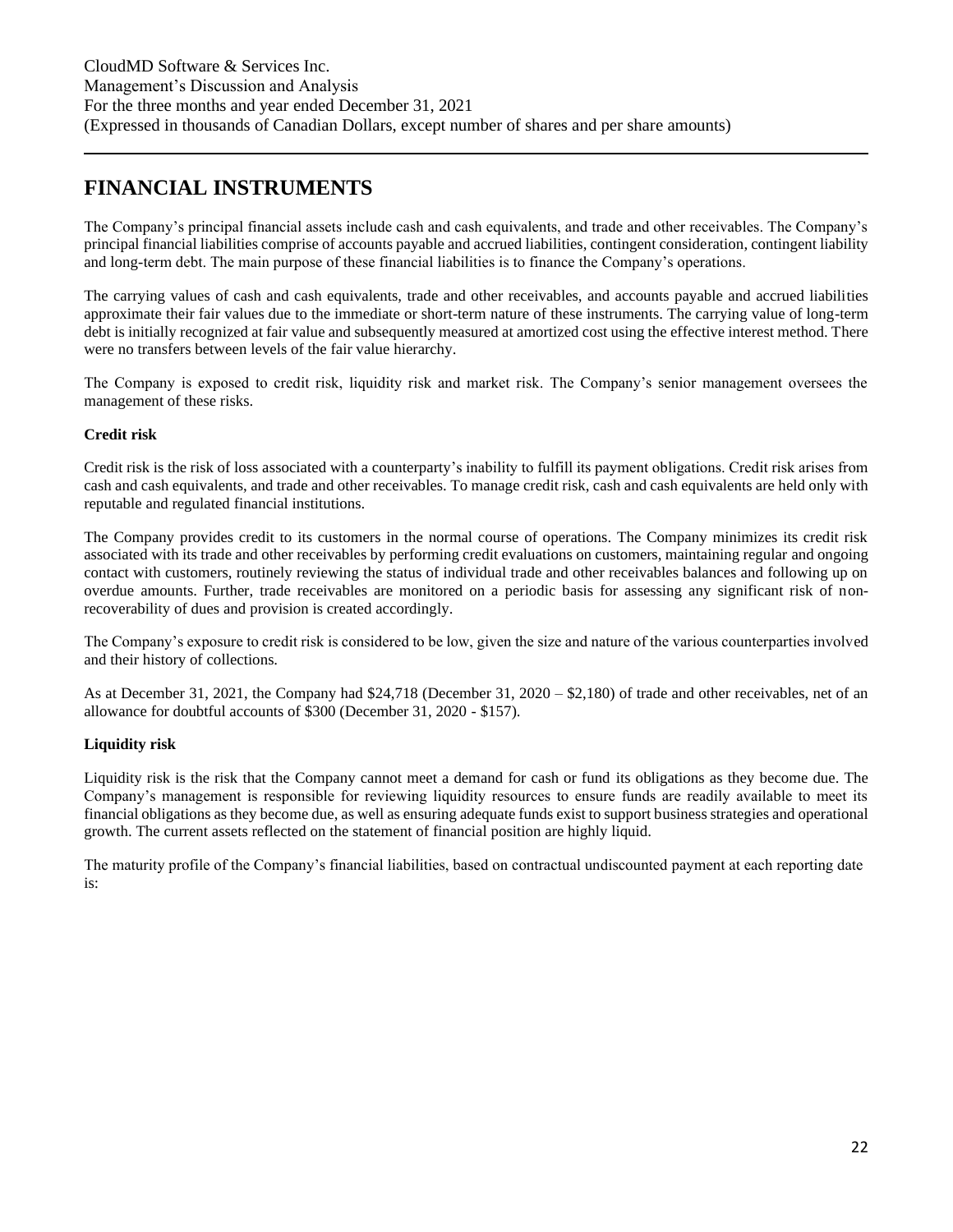### CloudMD Software & Services Inc.

### Management's Discussion and Analysis

For the three months and year ended December 31, 2021

(Expressed in thousands of Canadian Dollars, except number of shares and per share amounts)

|                                                 | Less than one |        | One to five |                          | <b>More than five</b> |       |  |              |  |
|-------------------------------------------------|---------------|--------|-------------|--------------------------|-----------------------|-------|--|--------------|--|
|                                                 |               | vear   |             | vears                    |                       | vears |  | <b>Total</b> |  |
| Accounts payable, accrued liabilities and other |               | 31.687 |             | $\overline{\phantom{a}}$ |                       |       |  | 31,687       |  |
| Contingent consideration                        |               | 11.807 |             | 6,507                    |                       |       |  | 18,314       |  |
| Long-term debt                                  |               | 3.063  |             | 22,706                   |                       | -     |  | 25,769       |  |
|                                                 |               | 46,557 | \$          | 29,213                   |                       |       |  | 75,770       |  |

#### **As at December 31, 2020**

|                                                 | Less than one |       | One to five              | More than five |       |       |
|-------------------------------------------------|---------------|-------|--------------------------|----------------|-------|-------|
|                                                 |               | vear  | vears                    |                | vears | Total |
| Accounts payable, accrued liabilities and other |               | 4.433 | $\overline{\phantom{a}}$ |                |       | 4,433 |
| Contingent consideration                        |               | 136   | 2,729                    |                | -     | 2,865 |
| Long-term debt                                  |               | 619   | 1.969                    |                | 58    | 2,646 |
|                                                 |               | 5,188 | 4.698                    |                | 58    | 9.944 |

#### **Market risk**

Market risk is the risk that the fair value or future cash flows of a financial instrument will fluctuate because of changes in market prices. Company is exposed to interest rate risk and foreign currency risk.

#### **(a) Interest rate risk**

Interest rate risk is the risk that the fair value or future cash flows of a financial instrument will fluctuate because of changes in market interest rates. The Company's exposure to the risk of changes in market interest rates relates primarily to the Company's long-term debt obligations with floating interest rates.

At December 31, 2021, the Company had variable rate borrowing loans amounting to \$22,735 (December 31, 2020 – \$608). With all other variables held constant, a 1% increase in the interest rate would have increased net loss by approximately \$114 (2020 – \$3) for the year ended December 31, 2021. There would be an equal and opposite impact on net loss with a 1% decrease in the interest rate.

#### **(b) Foreign currency risk**

Foreign currency risk is the risk that the fair value or future cash flows of an exposure will fluctuate because of changes in foreign exchange rates. The Company's exposure to the risk of changes in foreign exchange rates relates primarily to the Company's operating activities (when revenue or expense is denominated in a foreign currency) and the Company's net investments in foreign subsidiaries.

At December 31, 2021, the Company held net monetary assets in United States dollar (**"USD"**) equal to \$3,247 (December 31, 2020 – \$545). The Company estimates the impact of a 5% change in the Canadian dollar exchange rate on its net monetary assets to be \$205 (December 31, 2020 – \$35).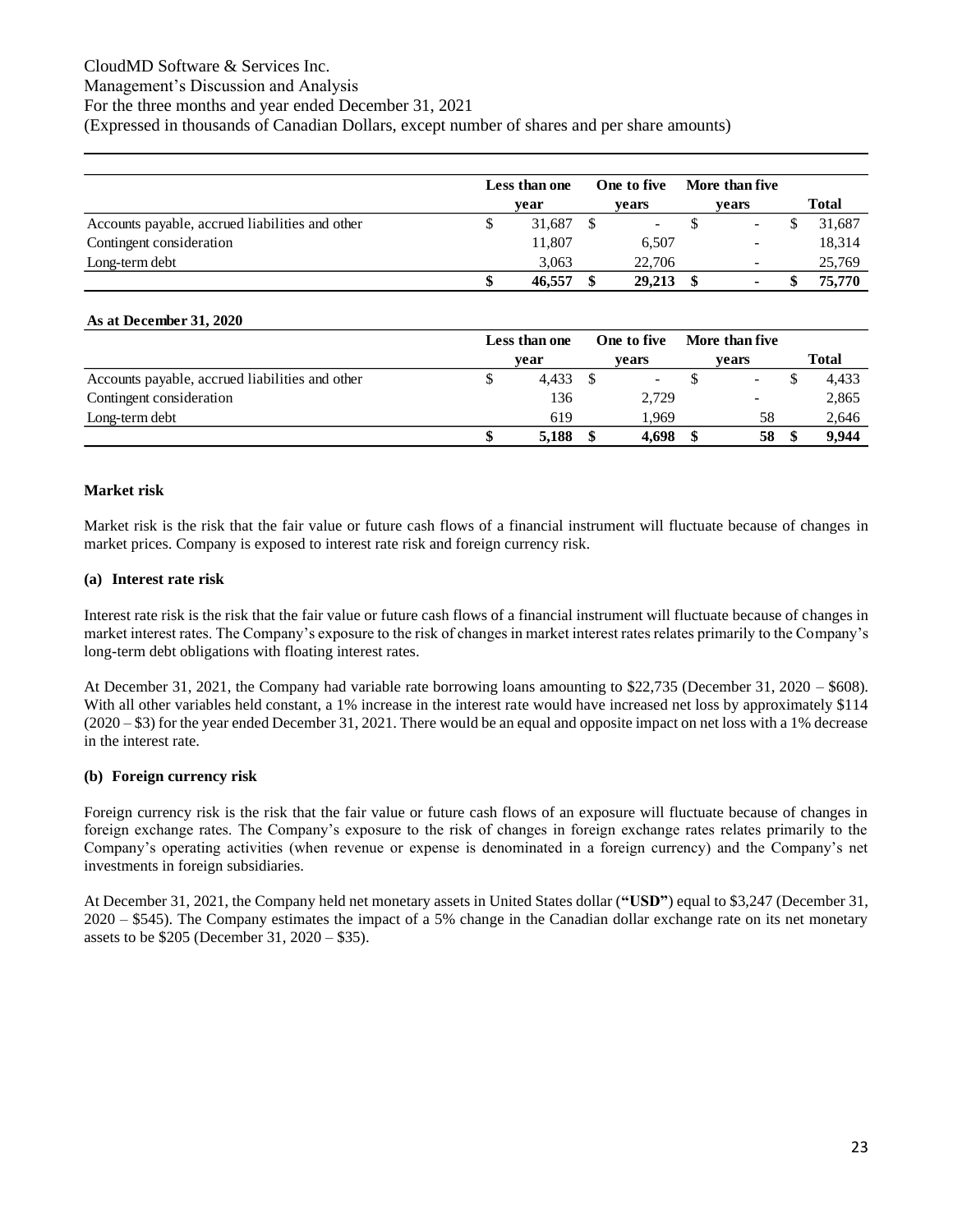## **PROPOSED TRANSACTIONS**

There are no proposed transactions that have not been disclosed herein.

# **OFF-BALANCE SHEET ARRANGEMENTS**

The Company has no off-balance sheet arrangements other than short-term lease agreements.

# **RELATED PARTY TRANSACTIONS**

Key management personnel include the Company's Board of Directors, members of the senior executive team, close family members and enterprises which are controlled by these individuals. The below transactions are in the normal course of business and are measured at the exchange amount, which is the amount of consideration established and agreed to by the related parties.

The following is a summary of remuneration of key management and Board of Directors:

|                                        | Year ended                |       |  |       |  |
|----------------------------------------|---------------------------|-------|--|-------|--|
|                                        | December 31, December 31, |       |  |       |  |
|                                        |                           | 2021  |  |       |  |
| Cash-based compensation <sup>(1)</sup> |                           | 2,610 |  | 826   |  |
| Share-based compensation               |                           | 3,022 |  | 1,592 |  |
| <b>Total</b>                           |                           | 5.632 |  | 2.418 |  |

(1) At December 31, 2021 the Company recorded \$18 (2020 - \$nil) as accounts payable for directors fees payable to a director, and \$nil (2020 - \$37) as a prepaid fee to a director for services provided in the following year.

During the year ended December 31, 2021, the Company paid \$2,420 (2020 - \$nil) for services acquired and the cost of facility sharing, and the Company received \$1,113 (2020 – nil) for services acquired for projects subcontracted to a company controlled by key management of one the Company's subsidiaries for IT development service. At December 31, 2021 there was an amount payable of \$675 (2020 - \$nil) and amount receivable of \$383 (2020 - \$nil). These services were paid for the development of one of the Companies key operational platforms.

During the year ended December 31, 2021, the Company paid \$258 (2020 - \$nil) and there was a write down of \$1,069 (2020 - \$nil) to a company controlled by key management of one the Company's subsidiaries. These amounts were paid to a nonprofit organization which aided in the delivery of pharmaceutical services to patients.

During the year ended December 31, 2021, the Company paid \$161 (2020 - \$nil) to a company which owns 12.5% of one of the Company's subsidiaries. The payments made related to continued enhancement of one of our CMR related technologies.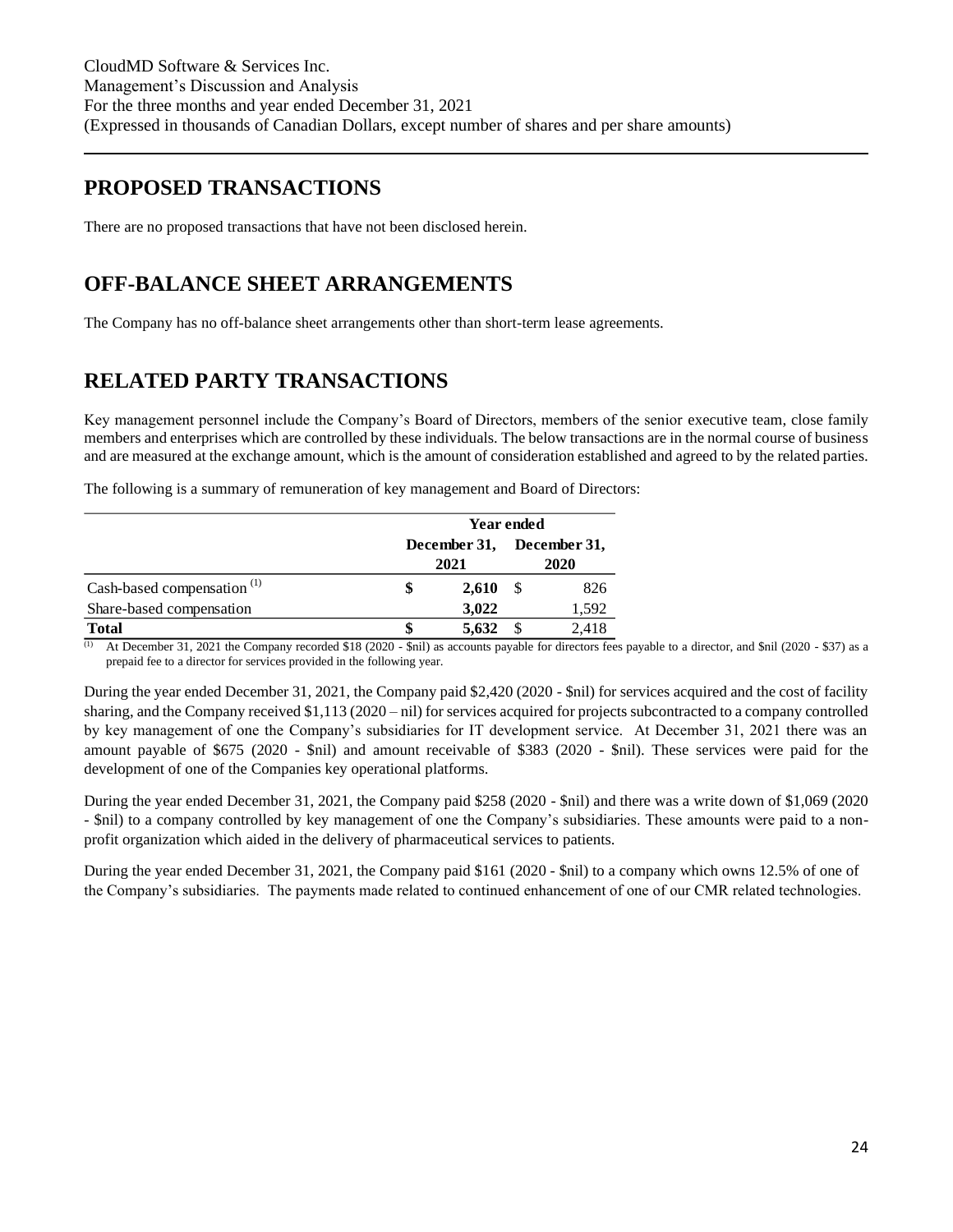# **SIGNIFICANT ACCOUNTING JUDGMENTS, ESTIMATES AND ASSUMPTIONS**

The preparation of the Company's consolidated financial statements requires management to make judgments, estimates and assumptions that affect the reported amounts of revenues, expenses, assets and liabilities, and the accompanying disclosures, and the disclosure of contingent liabilities. Uncertainty about these assumptions and estimates could result in outcomes that require a material adjustment to the carrying amount of assets or liabilities affected in future periods.

Use of critical accounting estimates and assumptions

The key assumptions concerning the future and other key sources of estimation uncertainty at the reporting date, that have a significant risk of causing a material adjustment to the carrying amounts of assets and liabilities within the next financial year, are described below. The Company based its assumptions and estimates on parameters available when the consolidated financial statements were prepared. Existing circumstances and assumptions about future developments, however, may change due to market changes or circumstances arising that are beyond the control of the Company. Such changes are reflected in the assumptions when they occur. Information about critical estimates and assumptions in applying accounting policies that have the most significant effect on the amounts recognized in the consolidated financial statements is as follows:

Share-based compensation – Estimating fair value for share-based compensation transactions requires determination of the most appropriate valuation model, which depends on the terms and conditions of the grant. This estimate also requires determination of the most appropriate inputs to the valuation model including the expected life of the share option or appreciation right, volatility and dividend yield and making assumptions about them. The Company initially measures the cost of cash-settled transactions with employees using the Black Scholes model to determine the fair value of the liability incurred. For cash-settled share-based compensation transactions, the liability needs to be remeasured at the end of each reporting period up to the date of settlement, with any changes in fair value recognized in profit or loss. This requires a reassessment of the estimates used at the end of each reporting period.

Deferred tax assets and liabilities – The estimation of income taxes includes evaluating the recoverability of deferred tax assets and liabilities based on an assessment of the Company's ability to utilize the underlying future tax deductions against future taxable income prior to expiry of those deductions. Management assesses whether it is probable that some or all of the deferred income tax assets and liabilities will not be realized. The ultimate realization of deferred tax assets and liabilities is dependent upon the generation of future taxable income. To the extent that management's assessment of the Company's ability to utilize future tax deductions changes, the Company would be required to recognize more or fewer deferred tax assets or liabilities, and deferred income tax provisions or recoveries could be affected.

Useful life of property and equipment, and intangible assets – Property and equipment, and intangible assets are depreciated and amortized over their estimated useful lives, respectively. Estimated useful lives are determined based on current facts and past experience and take into consideration the anticipated physical life of the asset, the potential for technological obsolescence, and regulations.

Leases – The Company estimates the lease term by considering the facts and circumstances that can create an economic incentive to exercise an extension option, or not exercise a termination option by assessing relevant factors such as store profitability. Extension options (or periods after termination options) are only included in the lease term if the lease is reasonably certain to be extended (or not terminated). The assessment of the lease term is reviewed if a significant event or a significant change in circumstance occurs, which affects this assessment and that is within the control of the lessee. The Company estimates the incremental borrowing rate used to measure our lease liability for each lease contract. This includes estimation in determining the asset-specific security impact.

Impairment of non-financial assets – Impairment exists when the carrying value of an asset or cash generating unit exceeds its recoverable amount, which is the higher of its fair value less costs of disposal and its value in use. The fair value less costs of disposal calculation is based on available data from binding sales transactions, conducted at arm's length, for similar assets or observable market prices less incremental costs of disposing of the asset. The value in use calculation is based on a discounted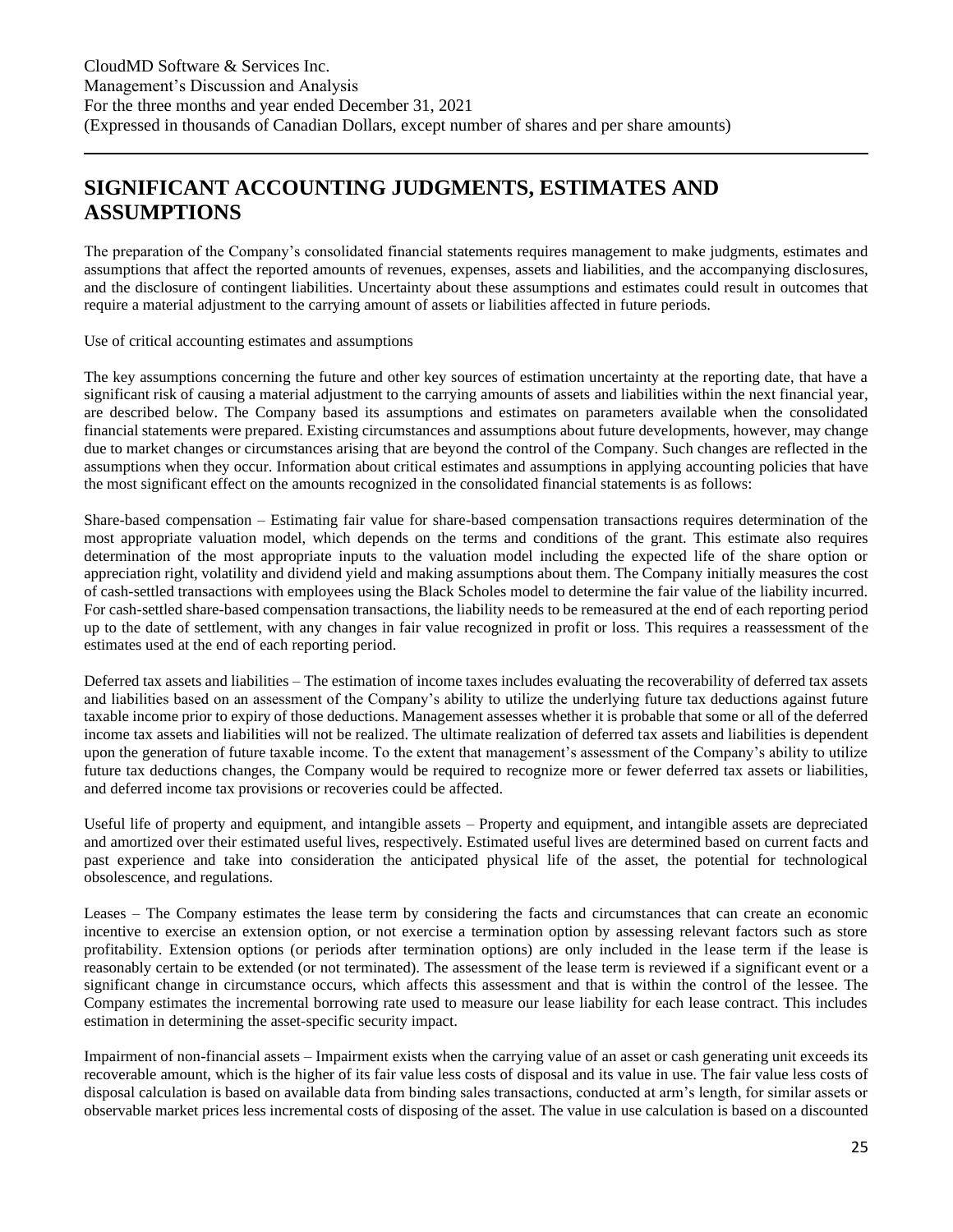cash flow ("DCF") model. The cash flows are derived from the budget for the next five years and do not include restructuring activities that the Company is not yet committed to or significant future investments that will enhance the performance of the assets of the CGU being tested. The recoverable amount is sensitive to the discount rate used for the DCF model as well as the expected future cash-inflows and the growth rate used for extrapolation purposes. These estimates are most relevant to goodwill and other intangibles with indefinite useful lives recognized by the Company.

Provisions – The Company records provisions related to pending or outstanding legal matters. Provisions in connection with legal matters are determined on the basis of management's judgment in consultation with legal counsel, considering such factors as the amount of the claim, the possibility of wrongdoing by an employee of the Company and precedents. Contingent litigation loss provisions are recorded by the Company when it is probable that the Company will incur a loss as a result of a past event and the amount of the loss can be reliably estimated.

Recognition of contingent consideration – In certain acquisitions, the Company may include contingent consideration which is subject to the acquired business achieving certain performance targets. At the date of acquisition and at each subsequent reporting period, if required, the Company estimates the future performance of acquired businesses, which are subject to contingent consideration, in order to estimate the fair value of the acquired business will achieve its performance targets and thus earn its contingent consideration. Any changes in the fair value of the contingent consideration classified as a liability between reporting periods are included in the determination of net income/loss. Changes in fair value arise as a result of various factors, including the estimated probability of the acquired business achieving its earnings targets.

Business combinations – On the completion of business acquisitions, management's judgment is required to estimate the fair value of purchase consideration and to identify and estimate the fair values of tangible and intangible assets, liabilities and noncontrolling interests. Depending on the intangible asset being valued, the fair values have been determined using the excess earnings method, relief from royalty method, replacement cost method and the With-or-Without Method. Critical estimates in valuing certain of the intangible assets and goodwill acquired include future expected cash flows from customer contracts, customer attrition and discount rates. Unanticipated events and circumstances may occur that may affect the accuracy of validity of such assumptions, estimates or actual results.

#### **New standards, interpretations and amendments adopted by the Company**

#### *Changes in IFRS accounting policies and future accounting pronouncements*

(i) New IFRS Accounting Pronouncements

Amendments to IFRS 9, IAS 39, IFRS 7, IFRS 4 and IFRS 16–Interest Rate Benchmark Reform–Phase 2

In August 2020, the IASB issued amendments to IFRS 9, Financial Instruments; IAS 39, Financial Instruments: Recognition and Measurement; IFRS 7, Financial Instruments: Disclosures; IFRS 4, Insurance Contracts; and IFRS 16, Leases as a result of Phase 2 of the IASB's Interest Rate Benchmark Reform project. The disclosures are to provide additional information on the effect of the reform on the Company's financial instruments and risk management strategy. The amendments are effective for annual periods beginning on or after January 1, 2021. As at December 31, 2021, these amendments had no impact on the consolidated financial statements.

#### (ii) Future IFRS Accounting Pronouncements

On 14 May 2020, the IASB issued 'Onerous Contracts - Cost of Fulfilling a Contract (Amendments to IAS 37)' amending the standard regarding costs a company should include as the cost of fulfilling a contract when assessing whether a contract is onerous. The amendments are effective for annual reporting periods beginning on or after 1 January 2022. The extent of the impact of adoption of this amendment has not yet been determined.

On 12 February 2021, the International Accounting Standards Board (the IASB or the Board) issued amendments to IAS 8 Accounting Policies, Changes to Accounting Estimates and Errors, in which it introduces a new definition of 'accounting estimates'. The amendments are designed to clarify the distinction between changes in accounting estimates and changes in accounting policies and the correction of errors. The amendments become effective for annual reporting periods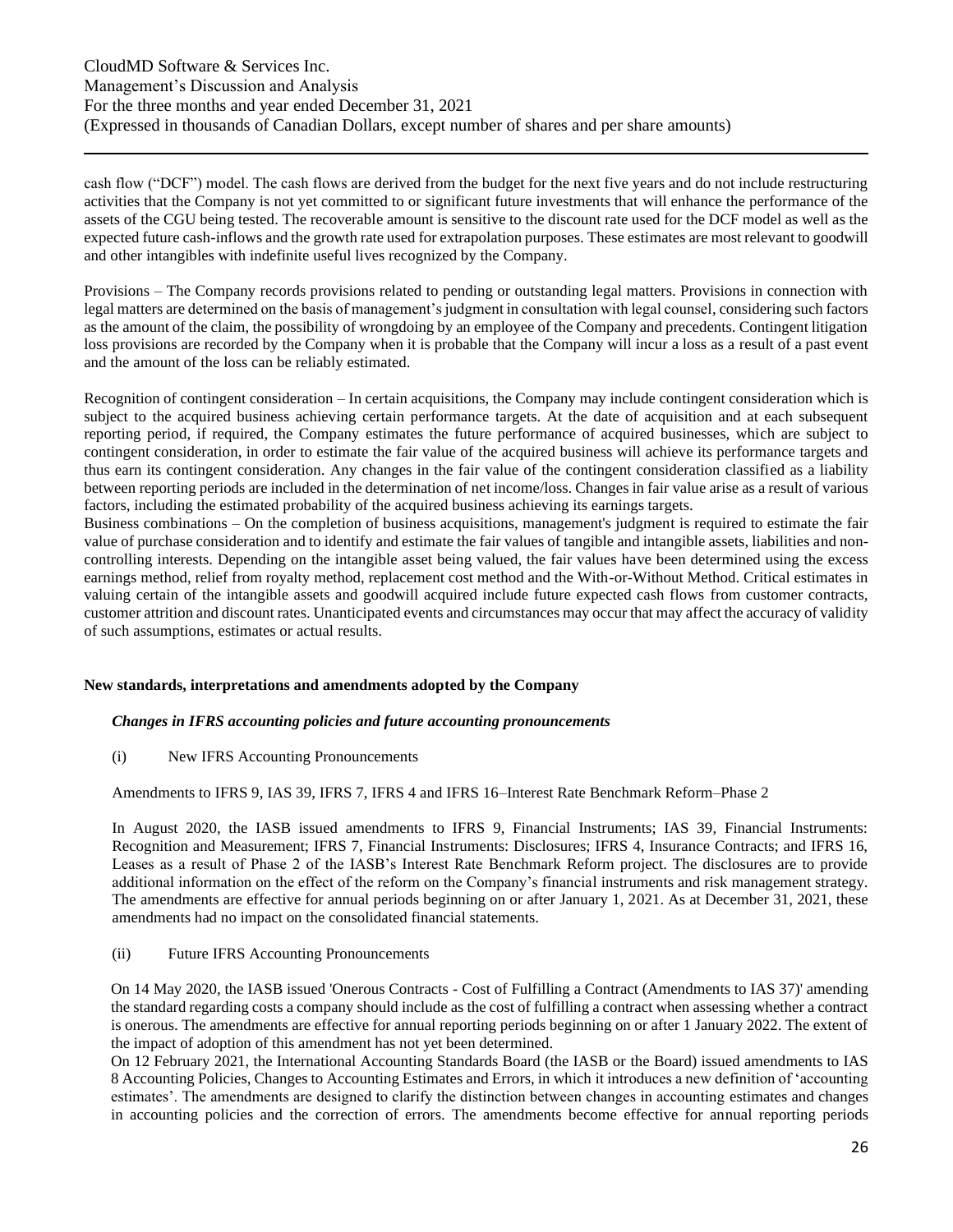beginning on or after 1 January 2023 and apply to changes in accounting policies and changes in accounting estimates that occur on or after the start of that period. The extent of the impact of adoption of this amendment has not yet been determined.

In February 2021, the International Accounting Standards Board (IASB or the Board) issued amendments to IAS 1 Presentation of Financial Statements in which it provides guidance and examples to help entities apply materiality judgements to accounting policy disclosures. The Board also issued amendments to IFRS Practice Statement 2 Making Materiality Judgements (the PS) to support the amendments in IAS 1 by explaining and demonstrating the application of the 'four-step materiality process' to accounting policy disclosures. The amendments are intended to help entities identify and disclose all accounting policies that provide material information to primary users of financial statements; and identify immaterial accounting policies and eliminate them from their financial statements. The amendments become effective for annual reporting periods beginning on or after 1 January 2023. The extent of the impact of adoption of this amendment has not yet been determined.

In February 2021, the International Accounting Standards Board (Board) issued *Definition of Accounting Estimates*, which amended IAS 8 *Accounting Policies, Changes in Accounting Estimates and Errors*. The amendments introduced the definition of accounting estimates and included other amendments to IAS 8 to help entities distinguish changes in accounting estimates from changes in accounting policies. The amendments become effective for annual reporting periods beginning on or after 1 January 2023. The extent of the impact of adoption of this amendment has not yet been determined.

In May, 2021, the IASB issued amendments to IAS 12, Income Taxes. The amendments will require companies to recognize deferred tax on particular transactions that, on initial recognition, give rise to equal amounts of taxable and deductible temporary differences. The proposed amendments help to clarify how companies account for deferred tax on transactions such as leases and decommissioning obligations. The effective date is for annual periods beginning on or after January 1, 2023, with early adoption permissible. The Company is evaluating these amendments but do not expect them to have a material effect on our consolidated financial statements.

### **ACQUISITIONS COMPLETED**

**The Company acquired interests in the following companies during the year ended December 31, 2021 and December 31, 2020:**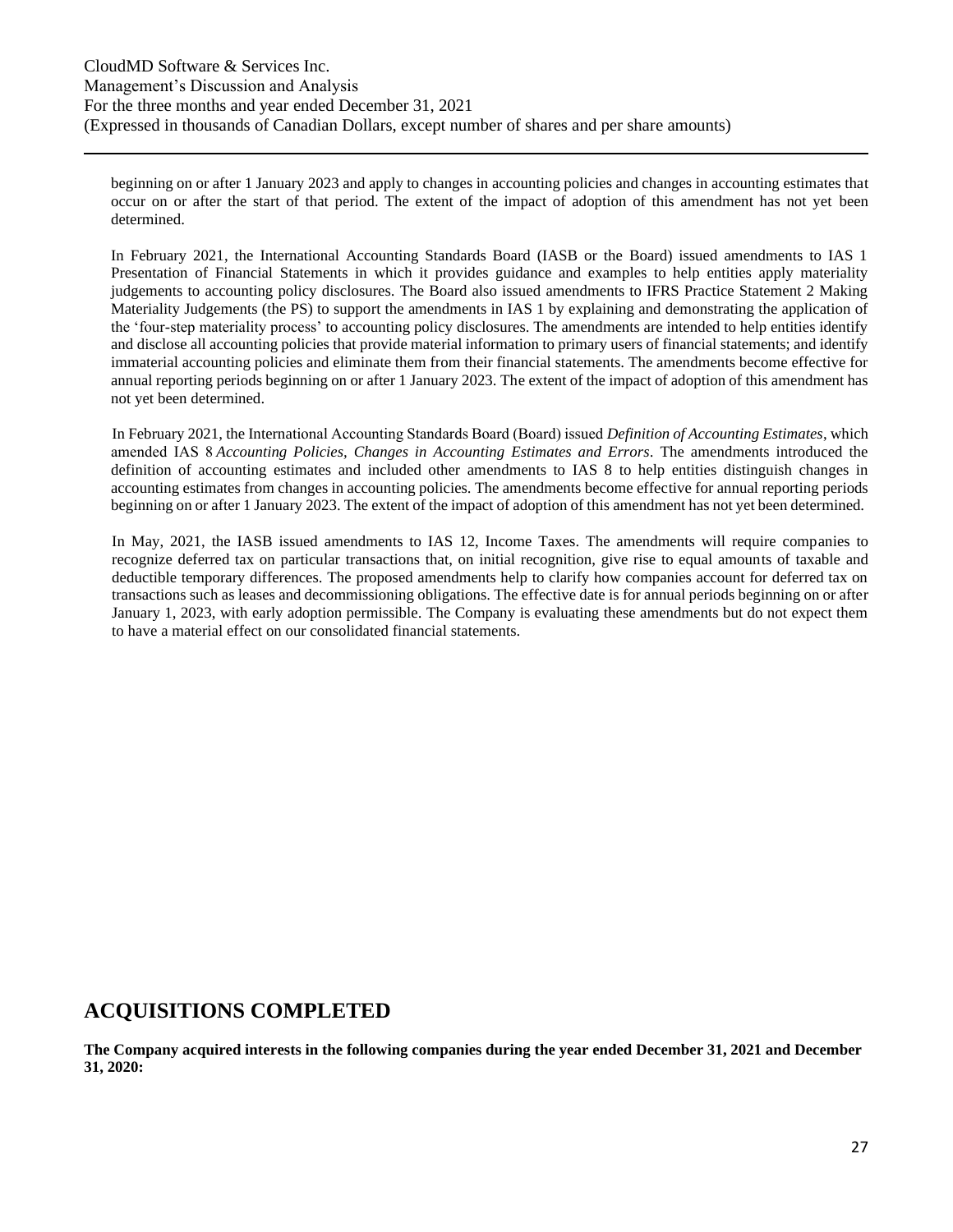### CloudMD Software & Services Inc.

Management's Discussion and Analysis

For the three months and year ended December 31, 2021

(Expressed in thousands of Canadian Dollars, except number of shares and per share amounts)

|                                                  |                                  | <b>Share/Aseet</b> |                                   |
|--------------------------------------------------|----------------------------------|--------------------|-----------------------------------|
| <b>Company Name</b>                              | <b>Acquisition date Purchase</b> |                    | <b>Ownership Line of business</b> |
| Livecare Health Canada Inc ("Livecare")          | 10-Jan-20 Share                  |                    | 100% Telehealth                   |
| South Surrey Medical Clinic Inc ("South Surrey") | 31-Jul-20 Share                  |                    | 100% Medical Clinic               |
| Snapclarity Inc. ("Snapclarity")                 | 13-Oct-20 Share                  |                    | 100% IT Platform                  |
| Benchmark Systems Inc ("Benchmark")              | 23-Oct-20 Share                  |                    | 87.50% IT Platform                |
| Premier Podiatry LLC ("Premier Podiatry")        | 23-Oct-20 Share                  |                    | 100% Telehealth                   |
| iMD Health Global Corp ("iMD")                   | 17-Nov-20 Share                  |                    | 100% IT Platform                  |
| Re:Function Health Group Inc ("Re:Function")     | 18-Nov-20 Share                  |                    | 100% Employer Healthcare          |
| Humanacare Organizational Resources Inc          |                                  |                    |                                   |
| ("Humanacare")                                   | 11-Jan-21 Share                  |                    | 100% Employer Healthcare          |
| Medical Confidence Inc ('Medical Confidence")    | 15-Jan-21 Share                  |                    | 100% Navigation Software          |
| Canadian Medical Directory ("CMD)                | 21-Jan-21 Asset                  |                    | 100% Directory                    |
| Tetra Ventures LLC ("IDYA4")                     | 22-Mar-21 Share                  |                    | 100% Employer Healthcare          |
| Aspiria Corp ("Aspiria")                         | 01-Apr-21 Share                  |                    | 100% Employer Healthcare          |
| RX Infinity Inc., Rxi Pharmacy Inc. & Rxi Health |                                  |                    |                                   |
| Solutions ("RXI")                                | 11-May-21 Share                  |                    | 100% Pharmacy                     |
| 0869316 BC Ltd, 1143556 BC Ltd & 11533046 BC     |                                  |                    |                                   |
| Ltd ("Vision Pros")                              | 23-Jun-21 Share                  |                    | 100% Vision wear                  |
| Oncidium Inc. ("Oncidium")                       | 25-Jun-21 Share                  |                    | 100% Employer Healthcare          |

Description of acquiree businesses:

- Livecare is a Canadian telehealth company founded and operated by physicians dedicated to giving patients access to quality, real-time healthcare, regardless of where they are located.
- South Surrey Medical Clinic Inc. South Surrey Medical is a premier provider of integrated medical solutions which operates with healthcare professionals, including physicians across various specialties including mental health, women's health, sports medicine, gynecology, and psychiatry.
- Snapclarity is a pioneer, on-demand, digital platform that provides an assessment for mental health disorders which includes a personalized care plan, access to online resources, a clinical health care team and the ability to match to the right therapists.
- Benchmark is a leading cloud-based provider of fully integrated solutions that automate healthcare workflow processes including revenue management, practice management and electronic records management. Benchmark has a national U.S. network of 200 clients, 800 physicians, with 5.5 million patient charts across 35 states.
- Premier Podiatry LLC. Premier Podiatry a US-based medical clinic serving chronic care patients as a part of its broader strategy for entering the US market with its comprehensive suite of telehealth products.
- iMD is a novel, award winning platform designed for healthcare professionals at every level of care to better engage, inform and educate patients about their conditions and treatment plans.
- Re:Function, a leading rehabilitation clinic network, provides assessments for enterprise clients, insurers, and corporations for long-term disability claims and return to work outcomes.
- HumanaCare is an integrated Employee Assistance Program ("EAP") solution which provides compassionate, holistic, physical and mental health support for employees and their families.
- Medical Confidence offers a revolutionary healthcare navigation platform with proven results in wait time reduction and patient satisfaction.
- Canadian Medical Directory is a listing of registered practitioners in Canada.
- IDYA4 is a leading health technology company focused on data interoperability and cybersecurity based in the United States.
- Aspiria provides an Integrated Employee and Student Assistance Program ("SAP"), that focuses on a comprehensive suite of mental health and wellness solutions for all employer and educational sectors.
- Rxi provides pharmaceutical logistic services including drug distribution, patient navigation assistances, a preferred pharmacy network of over 500 pharmacies and real time universal disease management software.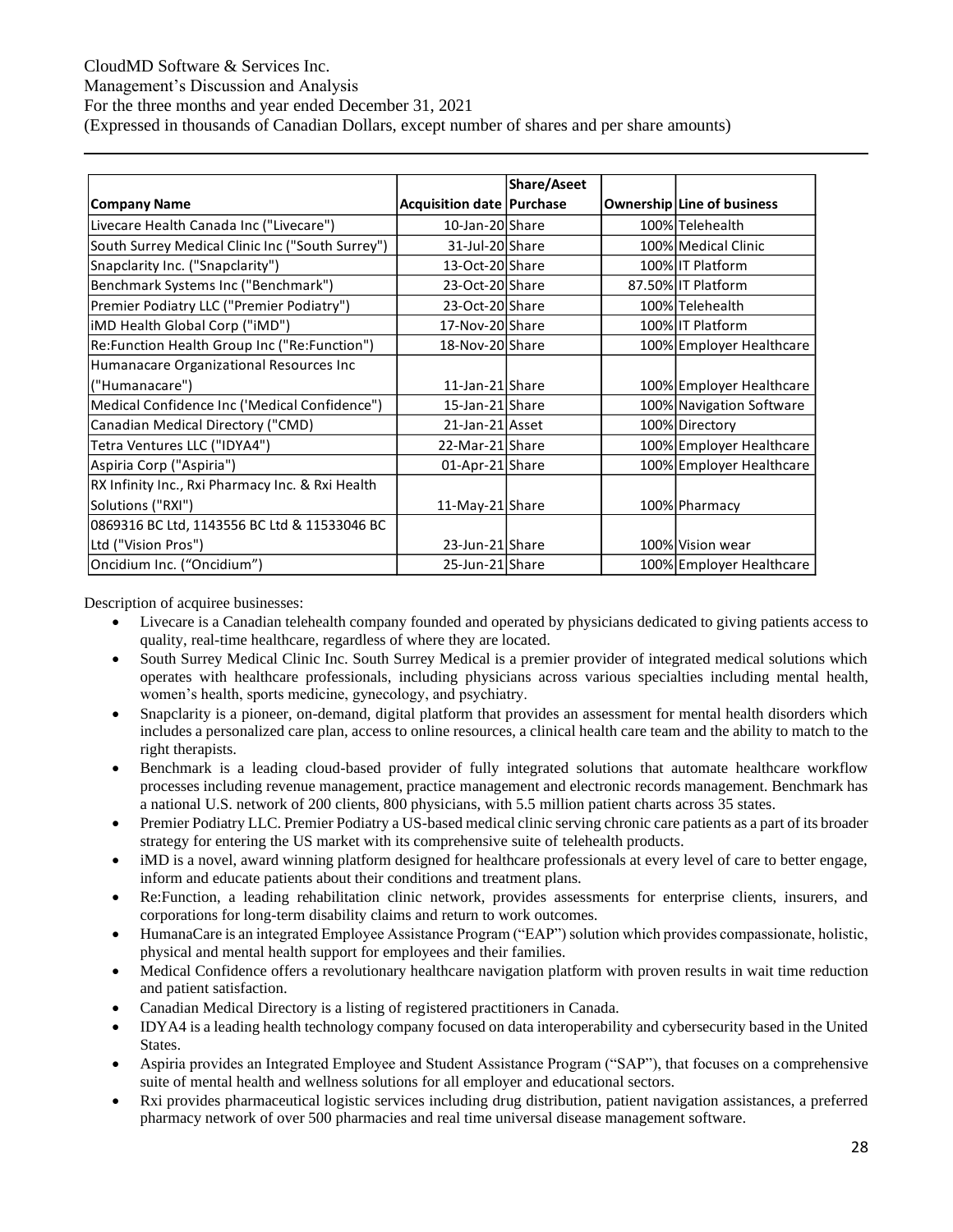- VisionPros is a vertically integrated digital eyewear platform servicing customers across North America.
- Oncidium is a Canadian healthcare provider to employers.

# <span id="page-28-0"></span>**LITIGATION AND OTHER CONTINGENCIES**

- (a) During the three months ended June 30, 2020, Gravitas Securities Inc. (**"Gravitas"**) commenced an arbitration alleging breach of the terms of a right of first refusal in connection with an offering which was in the form of a bought deal equity financing underwritten by a syndicate of other investment banks in May 2020, and was completed on June 2, 2020 (**"June 2020 Financing"**). During the three months ended December 31, 2020, Gravitas amended its claims for damages to include commissions and damages arising from an additional bought deal equity financing which was completed on September 22, 2020 (**"September 2020 Financing"**). During the three months ended June 30, 2021, Gravitas amended its claim for damages to include commissions and damages arising from an additional bought deal equity financing which was completed on March 12, 2021 (**"March 2021 Financing"**). The total claims are in excess of \$6,850 plus unspecified damages associated with the value of share purchase warrants that were issued in connection with the June 2020 Financing, the September 2020 Financing, and the March 2021 Financing, plus interest and cost. The Company disputes the claims with respect to the June 2020 Financing, the September 2020 Financing, and the March 2021 Financing entirely. The claims are currently subject to arbitration proceedings which the Company is defending, and the arbitration is scheduled to proceed to a final hearing in the second quarter of 2022. The Company is of the view that its defense to the claims will prevail without liability to the Company; however, an estimate of the liability to the Company should the Gravitas claims succeed is \$1,200 and therefore an accrual for that amount as a contingent liability has been recorded.
- (b) On September 29, 2020, Snapclarity was named as a defendant to an action commenced in the Ontario Superior Court of Justice by a former shareholder of Snapclarity and companies she purports to control (**"Plaintiff"**) (the **"Action"**). The nature of the Action involves various intellectual property, wrongful dismissal, unpaid invoices, defamation, and other related issues raised by the Plaintiff. The Plaintiff seeks payment of at least \$928 plus costs and interest as well as nonmonetary relief. Snapclarity disputes the claim in its entirety.

On December 21, 2020, Snapclarity was named as a respondent to an application commenced in the Ontario Superior Court of Justice by a former shareholder of Snapclarity (**"Applicant"**) (the **"Application"**). In the Application, the Applicant exercises her dissent rights under s. 190(5) of the CBCA. She seeks an order fixing the fair value of her shares in Snapclarity and requiring Snapclarity to pay the value of the shares together with costs and interest. The applicant has claimed that the fair value of her shares totals at least \$1,850. Snapclarity disputes this claim. On February 23, 2021, Snapclarity filed a Notice of Motion for an order converting the Application into an Action and consolidating the Actions. The applicant has not responded to the Notice of Motion as of this date.

In the Action, Snapclarity sought an injunction enjoining the former shareholder from, among other things, competing against Snapclarity. The case was subsequently settled and the Company agreed to pay \$1,587 to the former shareholder as a result and therefore an accrual for that amount has been recorded as at December 31, 2020 and December 31, 2021.

### <span id="page-28-1"></span>**SUBSEQUENT EVENTS**

On November 14, 2021, the Company entered into a definitive arrangement agreement to acquire all of the issued and outstanding Common Shares of MindBeacon Holdings Inc. ("MindBeacon"), one of North America's leading providers of digital mental health care. The acquisition received all required approvals and the transaction closed on January 14, 2022. Under the terms of the agreement, shareholders of MindBeacon received 2.285 common shares of CloudMD for each common share of MindBeacon and \$1.22 of cash per share. Total consideration paid was \$29,271 in cash and 54,820,958 common shares of CloudMD.